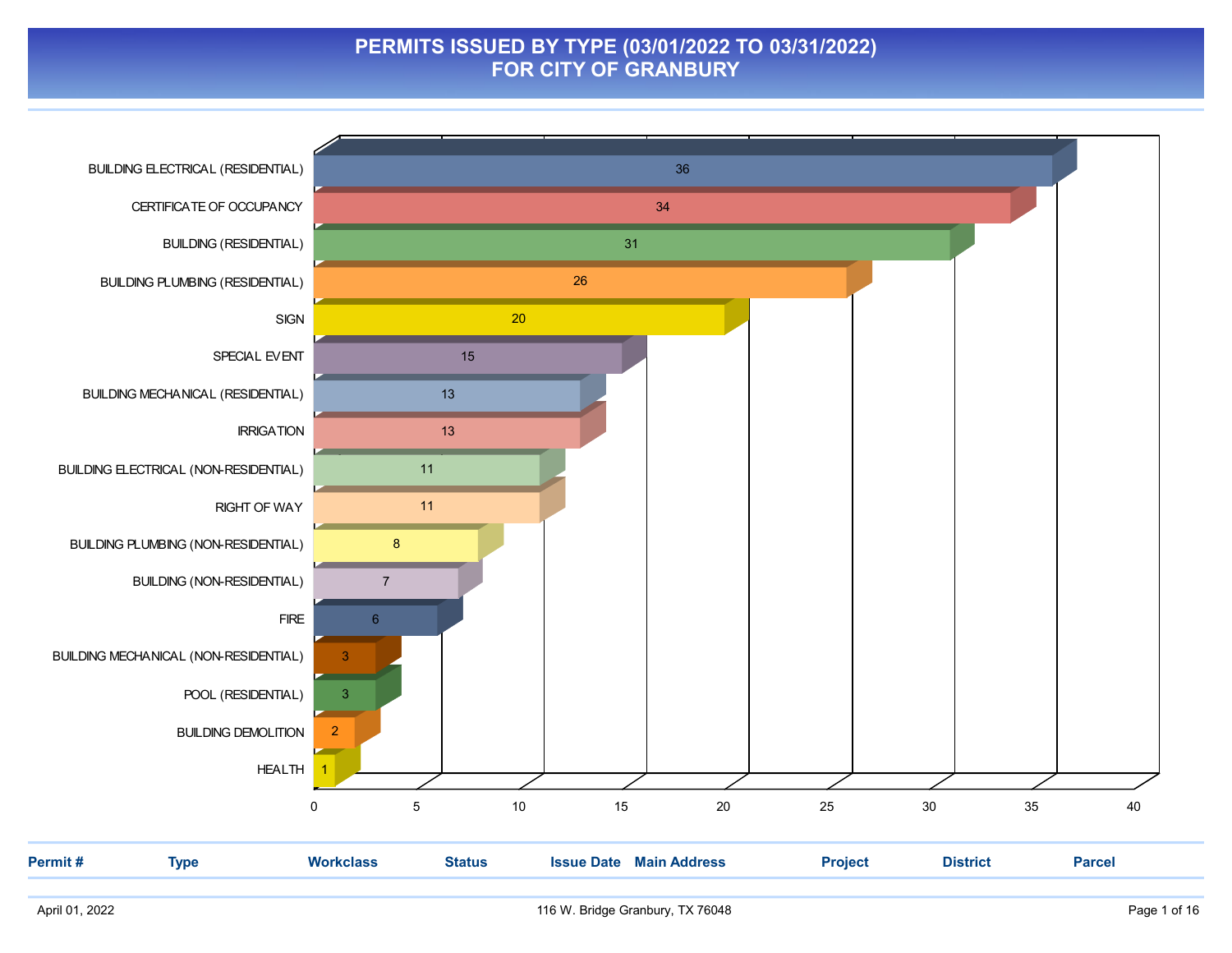| Permit#                           | <b>Type</b>                          | <b>Workclass</b>       | <b>Status</b> | <b>Issue Date</b> | <b>Main Address</b>                       | <b>Project</b> | <b>District</b>  | <b>Parcel</b> |
|-----------------------------------|--------------------------------------|------------------------|---------------|-------------------|-------------------------------------------|----------------|------------------|---------------|
| <b>BUILDING (NON-RESIDENTIAL)</b> |                                      |                        |               |                   |                                           |                |                  |               |
| BLDC-015273-2022                  | Building<br>(Non-Residential)        | Fence                  | <b>Issued</b> | 03/07/2022        | 515 S Morgan St.<br>Granbury, TX 76048    |                | City of Granbury | R37132        |
| BLDC-015291-2022                  | Building<br>(Non-Residential)        | Roof                   | Issued        | 03/08/2022        | 622 E Pearl St, Granbury,<br>TX 76048     |                | City of Granbury | R43540        |
| BLDC-014582-2021                  | <b>Building</b><br>(Non-Residential) | Fence                  | Complete      | 03/11/2022        | 1333 N Plaza Dr, Granbury,<br>TX 76048    |                | City of Granbury | R45473        |
| BLDC-015366-2022                  | Building<br>(Non-Residential)        | Roof                   | Issued        | 03/21/2022        | 111 E Bridge St, Granbury,<br>TX 76048    |                | City of Granbury | R36600        |
| BLDC-015376-2022                  | Building<br>(Non-Residential)        | Fence                  | Issued        | 03/22/2022        | 4332 E Highway 377,<br>Granbury, TX 76048 |                | City of Granbury |               |
| BLDC-015374-2022                  | <b>Building</b><br>(Non-Residential) | Alteration/Repair      | Issued        | 03/23/2022        | 105 W Pearl St, Granbury,<br>TX 76048     |                | City of Granbury | R36639        |
| BLDC-015430-2022                  | <b>Building</b><br>(Non-Residential) | Accessory<br>Structure | Issued        | 03/30/2022        | 311 Davis Rd, Granbury,<br>TX 76049       |                | City of Granbury | R99565        |

PERMITS ISSUED FOR BUILDING (NON-RESIDENTIAL): 7

| <b>BUILDING (RESIDENTIAL)</b> |                                  |                        |               |            |                                                |                  |         |
|-------------------------------|----------------------------------|------------------------|---------------|------------|------------------------------------------------|------------------|---------|
| BLDR-015191-2022              | <b>Building</b><br>(Residential) | Roof                   | <b>Issued</b> | 03/07/2022 | 1002 Cliff Swallow Dr.<br>Granbury, TX 76048   | City of Granbury | R38691  |
| BLDR-015274-2022              | <b>Building</b><br>(Residential) | New Single Family      | <b>Issued</b> | 03/08/2022 | 1225 Prestwick Ct.<br>Granbury, TX 76048       | City of Granbury | R100130 |
| BLDR-015287-2022              | <b>Building</b><br>(Residential) | Alteration/Repair      | Issued        | 03/08/2022 | 817 Elizabeth Blvd,<br>Granbury, TX 76048      | City of Granbury | R37593  |
| BLDR-015283-2022              | <b>Building</b><br>(Residential) | <b>Boat Dock</b>       | <b>Issued</b> | 03/09/2022 | 1601 Monterey Bay,<br>Granbury, TX 76048       | City of Granbury | R95543  |
| BLDR-015300-2022              | <b>Building</b><br>(Residential) | Addition               | Issued        | 03/09/2022 | 4306 Logan Cir, Granbury,<br>TX 76049          | City of Granbury | R101533 |
| BLDR-015338-2022              | <b>Building</b><br>(Residential) | Alteration/Repair      | <b>Issued</b> | 03/14/2022 | 528 Smart Strike Trl,<br>Granbury, TX 76049    | City of Granbury |         |
| BLDR-015270-2022              | <b>Building</b><br>(Residential) | Accessory<br>Structure | <b>Issued</b> | 03/14/2022 | 1207 Huntington Cove Ct,<br>Granbury, TX 76048 | City of Granbury | R102526 |
| BLDR-015345-2022              | <b>Building</b><br>(Residential) | Roof                   | <b>Issued</b> | 03/15/2022 | 2501 Pebble Dr, Granbury,<br>TX 76048          | City of Granbury | R38902  |
| BLDR-015346-2022              | <b>Building</b><br>(Residential) | Roof                   | Issued        | 03/15/2022 | 905 Elizabeth Blvd,<br>Granbury, TX 76048      | City of Granbury | R37596  |
| BLDR-015352-2022              | <b>Building</b><br>(Residential) | Accessory<br>Structure | Issued        | 03/16/2022 | 2105 Clive Dr, Granbury,<br>TX 76048           | City of Granbury | R104680 |
| BLDR-015349-2022              | Building<br>(Residential)        | Accessory<br>Structure | Issued        | 03/17/2022 | 917 Pate St, Granbury, TX<br>76048             | City of Granbury |         |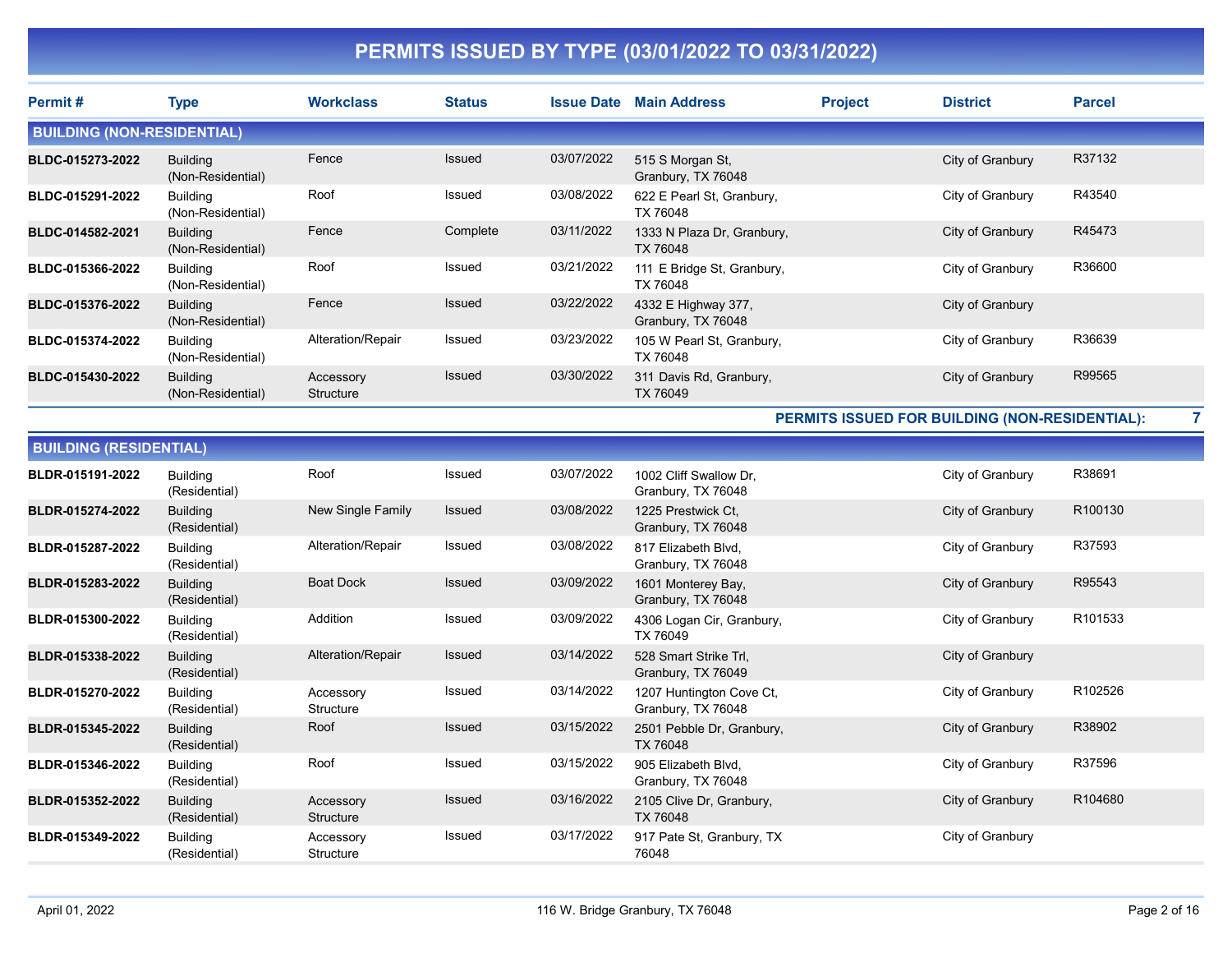| Permit#          | <b>Type</b>                      | <b>Workclass</b>              | <b>Status</b> |            | <b>Issue Date Main Address</b>               | <b>Project</b> | <b>District</b>                            | <b>Parcel</b> |
|------------------|----------------------------------|-------------------------------|---------------|------------|----------------------------------------------|----------------|--------------------------------------------|---------------|
| BLDR-015354-2022 | <b>Building</b><br>(Residential) | Fence                         | Issued        | 03/21/2022 | 321 W Bridge St, Granbury,<br>TX 76048       |                | City of Granbury                           | R38402        |
| BLDR-015388-2022 | <b>Building</b><br>(Residential) | Accessory<br>Structure        | Issued        | 03/23/2022 | 2302 Vienna Dr, Granbury,<br>TX 76048        |                | City of Granbury                           | R98953        |
| BLDR-015373-2022 | <b>Building</b><br>(Residential) | Addition                      | Issued        | 03/23/2022 | 202 S Crockett St.<br>Granbury, TX 76048     |                | City of Granbury                           | R36955        |
| BLDR-015334-2022 | <b>Building</b><br>(Residential) | New Single Family             | Issued        | 03/23/2022 | 220 Honor Code Pl,<br>Granbury, TX 76049     |                | City of Granbury                           | R105934       |
| BLDR-015335-2022 | <b>Building</b><br>(Residential) | New Single Family             | Issued        | 03/23/2022 | 224 Honor Code PI,<br>Granbury, TX 76049     |                | City of Granbury                           | R105935       |
| BLDR-015312-2022 | <b>Building</b><br>(Residential) | New Single Family             | Issued        | 03/23/2022 | 248 Honor Code PI.<br>Granbury, TX 76049     |                | City of Granbury                           | R105941       |
| BLDR-015309-2022 | <b>Building</b><br>(Residential) | New Single Family             | Issued        | 03/23/2022 | 236 Honor Code PI,<br>Granbury, TX 76049     |                | City of Granbury                           | R105938       |
| BLDR-015310-2022 | <b>Building</b><br>(Residential) | New Single Family             | Issued        | 03/23/2022 | 240 Honor Code PI,<br>Granbury, TX 76049     |                | City of Granbury                           | R105939       |
| BLDR-015333-2022 | <b>Building</b><br>(Residential) | New Single Family             | Issued        | 03/23/2022 | 216 Honor Code PI.<br>Granbury, TX 76049     |                | City of Granbury                           | R105933       |
| BLDR-015308-2022 | <b>Building</b><br>(Residential) | New Single Family             | Issued        | 03/23/2022 | 232 Honor Code Pl,<br>Granbury, TX 76049     |                | City of Granbury                           | R105937       |
| BLDR-015306-2022 | <b>Building</b><br>(Residential) | New Single Family             | Issued        | 03/23/2022 | 228 Honor Code PI,<br>Granbury, TX 76049     |                | City of Granbury                           | R105936       |
| BLDR-015385-2022 | <b>Building</b><br>(Residential) | Alteration/Repair             | Issued        | 03/23/2022 | 320 Smart Strike Ct,<br>Granbury, TX 76049   |                | City of Granbury                           |               |
| BLDR-015313-2022 | <b>Building</b><br>(Residential) | <b>New Single Family</b>      | Issued        | 03/23/2022 | 252 Honor Code Pl,<br>Granbury, TX 76049     |                | City of Granbury                           | R105942       |
| BLDR-015311-2022 | <b>Building</b><br>(Residential) | New Single Family             | Issued        | 03/23/2022 | 244 Honor Code PI.<br>Granbury, TX 76049     |                | City of Granbury                           | R105940       |
| BLDR-015332-2022 | <b>Building</b><br>(Residential) | New Single Family             | Issued        | 03/23/2022 | 212 Honor Code PI.<br>Granbury, TX 76049     |                | City of Granbury                           | R105932       |
| BLDR-015398-2022 | <b>Building</b><br>(Residential) | Accessory<br><b>Structure</b> | Issued        | 03/25/2022 | 1649 Omaha Dr, Granbury,<br>TX 76049         |                | City of Granbury                           |               |
| BLDR-015423-2022 | <b>Building</b><br>(Residential) | Roof                          | Issued        | 03/29/2022 | 204 Turner Cir, Granbury,<br>TX 76048        |                | City of Granbury                           | R95095        |
| BLDR-014900-2022 | <b>Building</b><br>(Residential) | Accessory<br>Structure        | Issued        | 03/29/2022 | 3235 Boat Landing Trl,<br>Granbury, TX 76049 |                | City of Granbury                           | R103559       |
| BLDR-015396-2022 | <b>Building</b><br>(Residential) | Fence                         | Issued        | 03/29/2022 | 2321 River Rd, Granbury,<br><b>TX 76048</b>  |                | City of Granbury                           | R38822        |
| BLDR-015431-2022 | <b>Building</b><br>(Residential) | Alteration/Repair             | Issued        | 03/30/2022 | 1734 Swale Ln, Granbury,<br>TX 76048         |                | City of Granbury                           |               |
|                  |                                  |                               |               |            |                                              |                | PERMITS ISSUED FOR BUILDING (RESIDENTIAL): | 31            |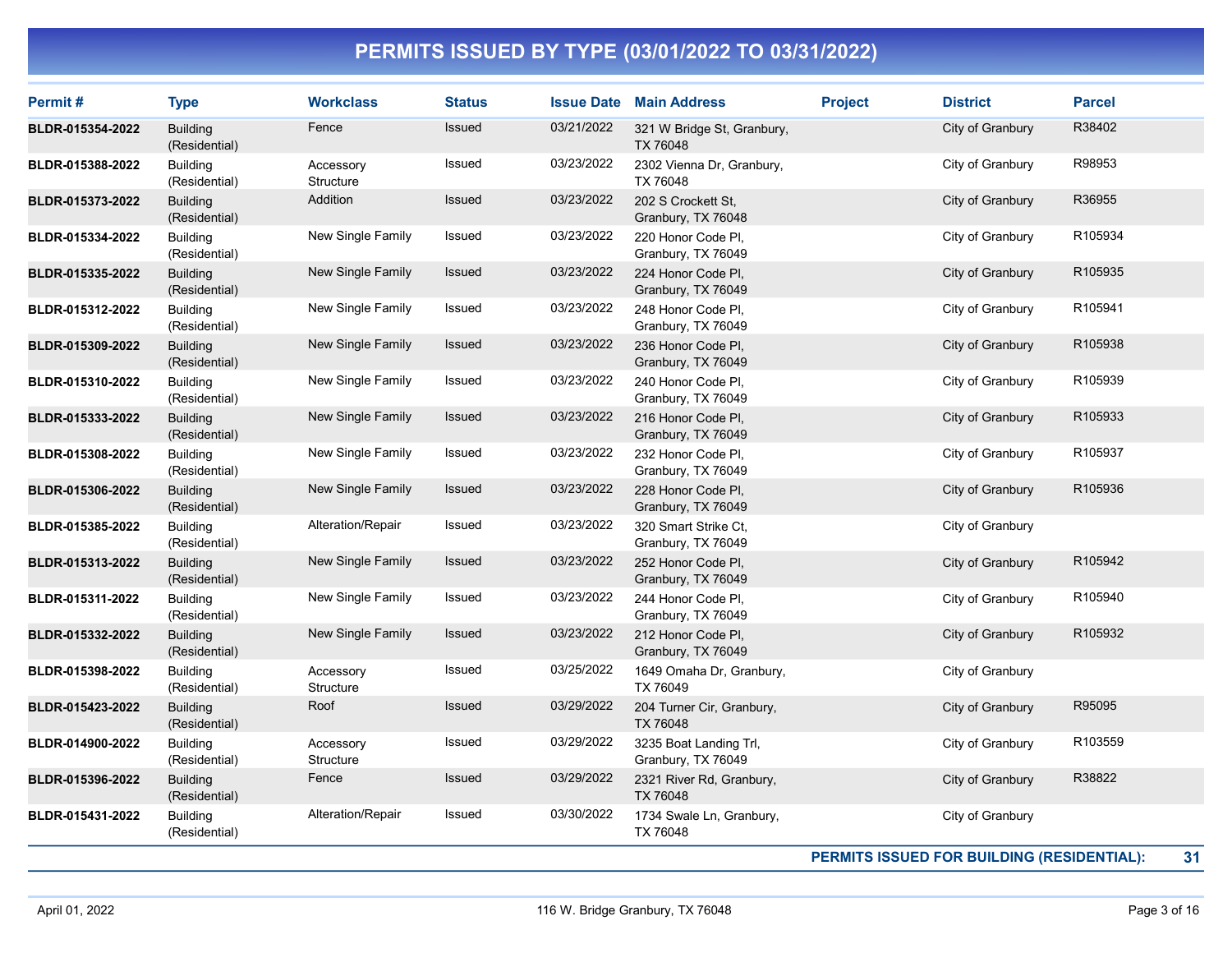| Permit#                    | Type                       | <b>Workclass</b> | <b>Status</b> | <b>Issue Date</b> | <b>Main Address</b>                | <b>Project</b> | <b>District</b>  | <b>Parcel</b> |
|----------------------------|----------------------------|------------------|---------------|-------------------|------------------------------------|----------------|------------------|---------------|
| <b>BUILDING DEMOLITION</b> |                            |                  |               |                   |                                    |                |                  |               |
| DEMO-015322-2022           | <b>Building Demolition</b> | Residential      | Issued        | 03/14/2022        | 923 Bird Ct, Granbury, TX<br>76048 |                | City of Granbury | R43357        |
| DEMO-015323-2022           | <b>Building Demolition</b> | Residential      | Issued        | 03/14/2022        | 908 Bird Ct, Granbury, TX<br>76048 |                | City of Granbury | R43357        |

#### PERMITS ISSUED FOR BUILDING DEMOLITION: 2

|                  | <b>BUILDING ELECTRICAL (NON-RESIDENTIAL)</b>    |                         |               |            |                                                  |                  |         |
|------------------|-------------------------------------------------|-------------------------|---------------|------------|--------------------------------------------------|------------------|---------|
| ELEC-015234-2022 | <b>Building Electrical</b><br>(Non-Residential) | <b>New Construction</b> | Issued        | 03/02/2022 | 301 E Us Highway 377,<br>108, Granbury, TX 76048 | City of Granbury | R99561  |
| ELEC-015214-2022 | <b>Building Electrical</b><br>(Non-Residential) | Alteration/Repair       | Issued        | 03/03/2022 | 1509 W Pearl St, 100,<br>Granbury, TX 76048      | City of Granbury | R43486  |
| ELEC-015263-2022 | <b>Building Electrical</b><br>(Non-Residential) | Alteration/Repair       | Issued        | 03/07/2022 | 125 E Pearl St, Granbury,<br>TX 76048            | City of Granbury |         |
| ELEC-015285-2022 | <b>Building Electrical</b><br>(Non-Residential) | Alteration/Repair       | Issued        | 03/08/2022 | 1312 Weatherford Hwy,<br>Granbury, TX 76048      | City of Granbury |         |
| ELEC-014933-2022 | <b>Building Electrical</b><br>(Non-Residential) | Alteration/Repair       | Issued        | 03/16/2022 | 4301 E Us Highway 377,<br>Granbury, TX 76049     | City of Granbury | R101507 |
| ELEC-015286-2022 | <b>Building Electrical</b><br>(Non-Residential) | New Construction        | Issued        | 03/17/2022 | 119 E Bridge St, Granbury,<br>TX 76048           | City of Granbury | R92940  |
| ELEC-015353-2022 | <b>Building Electrical</b><br>(Non-Residential) | Alteration/Repair       | Issued        | 03/18/2022 | 1339 N Plaza Dr, Granbury,<br>TN 76048           | City of Granbury |         |
| ELEC-015360-2022 | <b>Building Electrical</b><br>(Non-Residential) | Alteration/Repair       | Issued        | 03/22/2022 | 1201 Waters Edge Dr,<br>Granbury, TX 76048       | City of Granbury |         |
| ELEC-015392-2022 | <b>Building Electrical</b><br>(Non-Residential) | Alteration/Repair       | Issued        | 03/23/2022 | 3101 Fall Creek Hwy,<br>Granbury, TX 76049       | City of Granbury |         |
| ELEC-015395-2022 | <b>Building Electrical</b><br>(Non-Residential) | Alteration/Repair       | Issued        | 03/24/2022 | 500 Whisperview Cir,<br>Granbury, TX 76049       | City of Granbury |         |
| ELEC-015425-2022 | <b>Building Electrical</b><br>(Non-Residential) | <b>New Construction</b> | <b>Issued</b> | 03/29/2022 | 1840 Acton Hwy,<br>Granbury, TX 76049            | City of Granbury | R37112  |

PERMITS ISSUED FOR BUILDING ELECTRICAL (NON-RESIDENTIAL): 11

|                  | <b>BUILDING ELECTRICAL (RESIDENTIAL)</b>    |                         |               |            |                                               |                  |                     |  |  |  |  |  |
|------------------|---------------------------------------------|-------------------------|---------------|------------|-----------------------------------------------|------------------|---------------------|--|--|--|--|--|
| ELER-015218-2022 | <b>Building Electrical</b><br>(Residential) | New Construction        | Issued        | 03/01/2022 | 1437 Highland Park Cir,<br>Granbury, TX 76048 | City of Granbury | R <sub>105801</sub> |  |  |  |  |  |
| ELER-015237-2022 | <b>Building Electrical</b><br>(Residential) | Pool                    | <b>Issued</b> | 03/03/2022 | 2063 Spieth St, Granbury,<br>TX 76048         | City of Granbury |                     |  |  |  |  |  |
| ELER-015264-2022 | <b>Building Electrical</b><br>(Residential) | Alteration/Repair       | Issued        | 03/07/2022 | 801 N Lipan Dr, Granbury,<br>TX 76048         | City of Granbury |                     |  |  |  |  |  |
| ELER-015266-2022 | <b>Building Electrical</b><br>(Residential) | <b>New Construction</b> | <b>Issued</b> | 03/07/2022 | 1504 Highland Park Bay,<br>Granbury, TX 76048 | City of Granbury | R <sub>105789</sub> |  |  |  |  |  |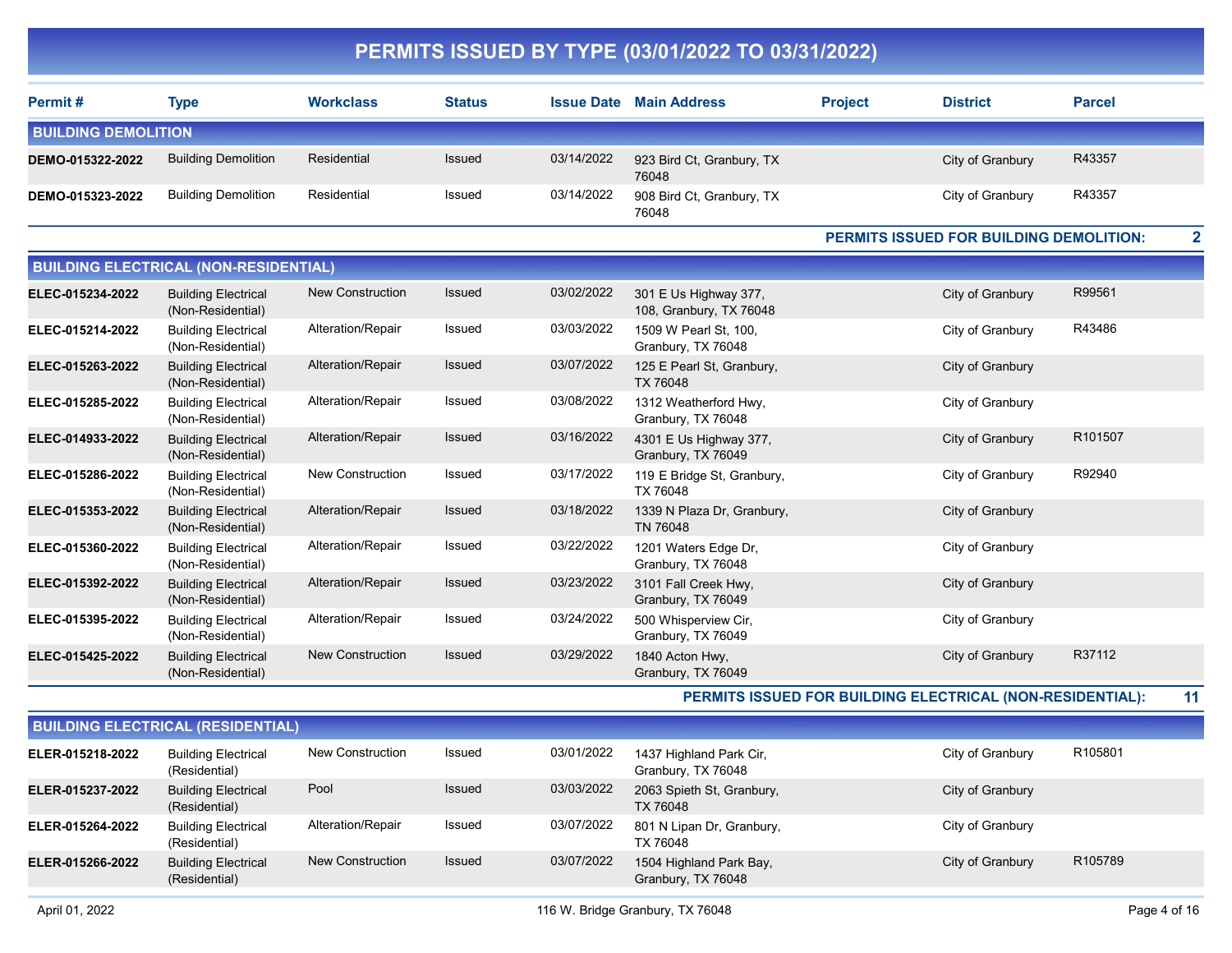| Permit#          | <b>Type</b>                                 | <b>Workclass</b>        | <b>Status</b> |            | <b>Issue Date Main Address</b>                | <b>Project</b> | <b>District</b>  | <b>Parcel</b> |
|------------------|---------------------------------------------|-------------------------|---------------|------------|-----------------------------------------------|----------------|------------------|---------------|
| ELER-015267-2022 | <b>Building Electrical</b><br>(Residential) | <b>New Construction</b> | <b>Issued</b> | 03/07/2022 | 2411 Vineyard, Granbury,<br>TX 76048          |                | City of Granbury |               |
| ELER-015256-2022 | <b>Building Electrical</b><br>(Residential) | Pool                    | Issued        | 03/07/2022 | 3538 Abes Landing Dr,<br>Granbury, TX 76049   |                | City of Granbury | R101795       |
| ELER-015254-2022 | <b>Building Electrical</b><br>(Residential) | Pool                    | Issued        | 03/07/2022 | 3540 Abes Landing Dr,<br>Granbury, TX 76049   |                | City of Granbury | R101796       |
| ELER-015265-2022 | <b>Building Electrical</b><br>(Residential) | <b>New Construction</b> | Issued        | 03/07/2022 | 2416 Palmer Ct, Granbury,<br>TX 76048         |                | City of Granbury |               |
| ELER-015281-2022 | <b>Building Electrical</b><br>(Residential) | Alteration/Repair       | Issued        | 03/08/2022 | 3245 Boat Landing Trl,<br>Granbury, TX 76049  |                | City of Granbury |               |
| ELER-015297-2022 | <b>Building Electrical</b><br>(Residential) | New Construction        | Issued        | 03/09/2022 | 103 Spieth Ct, Granbury,<br>TX 76048          |                | City of Granbury | R105638       |
| ELER-015301-2022 | <b>Building Electrical</b><br>(Residential) | <b>Boat Dock</b>        | Issued        | 03/09/2022 | 1607 Catalina Bay Ct,<br>Granbury, TX 76048   |                | City of Granbury | R95527        |
| ELER-015316-2022 | <b>Building Electrical</b><br>(Residential) | <b>New Construction</b> | <b>Issued</b> | 03/10/2022 | 901 Switzer, Granbury, TX                     |                | City of Granbury |               |
| ELER-015314-2022 | <b>Building Electrical</b><br>(Residential) | Alteration/Repair       | Issued        | 03/11/2022 | 710 N Keith St, Granbury,<br>TX 76048         |                | City of Granbury |               |
| ELER-015341-2022 | <b>Building Electrical</b><br>(Residential) | Alteration/Repair       | <b>Issued</b> | 03/15/2022 | 801 Lipan Hwy, Granbury,<br>TX 76048          |                | City of Granbury | R36766        |
| ELER-015344-2022 | <b>Building Electrical</b><br>(Residential) | Alteration/Repair       | Issued        | 03/16/2022 | 4306 Logan Cir, Granbury,<br>TX 76049         |                | City of Granbury | R101533       |
| ELER-015339-2022 | <b>Building Electrical</b><br>(Residential) | Alteration/Repair       | Issued        | 03/16/2022 | 528 Smart Strike Trl,<br>Granbury, TX 76049   |                | City of Granbury |               |
| ELER-015359-2022 | <b>Building Electrical</b><br>(Residential) | <b>New Construction</b> | Issued        | 03/18/2022 | 2325 River Rd, Granbury,<br>TX 76048          |                | City of Granbury | R38824        |
| ELER-015384-2022 | <b>Building Electrical</b><br>(Residential) | Pool                    | Issued        | 03/22/2022 | 1601 Monterey Bay Ct,<br>Granbury, TX 76048   |                | City of Granbury |               |
| ELER-015271-2022 | <b>Building Electrical</b><br>(Residential) | <b>New Construction</b> | Issued        | 03/22/2022 | 1001 Quarry Rd, Granbury,<br>TX 76048         |                | City of Granbury |               |
| ELER-015377-2022 | <b>Building Electrical</b><br>(Residential) | New Construction        | <b>Issued</b> | 03/23/2022 | 1225 Prestwick Ct,<br>Granbury, TX 76048      |                | City of Granbury |               |
| ELER-015386-2022 | <b>Building Electrical</b><br>(Residential) | <b>New Construction</b> | Issued        | 03/23/2022 | 320 Smart Strike Ct,<br>Granbury, TX 76049    |                | City of Granbury |               |
| ELER-014989-2022 | <b>Building Electrical</b><br>(Residential) | Alteration/Repair       | <b>Issued</b> | 03/24/2022 | 817 Elizabeth Blvd,<br>Granbury, TX 76048     |                | City of Granbury | R37593        |
| ELER-015432-2022 | <b>Building Electrical</b><br>(Residential) | New Construction        | Issued        | 03/30/2022 | 1734 Swale Ln, Granbury,<br>TX 76048          |                | City of Granbury |               |
| ELER-015439-2022 | <b>Building Electrical</b><br>(Residential) | New Construction        | <b>Issued</b> | 03/30/2022 | 3516-1 Abes Landing Dr,<br>Granbury, TX 76049 |                | City of Granbury | R102755       |
| ELER-015435-2022 | <b>Building Electrical</b><br>(Residential) | Alteration/Repair       | Issued        | 03/30/2022 | 1400 W Torrey St,<br>Granbury, TX 76048       |                | City of Granbury |               |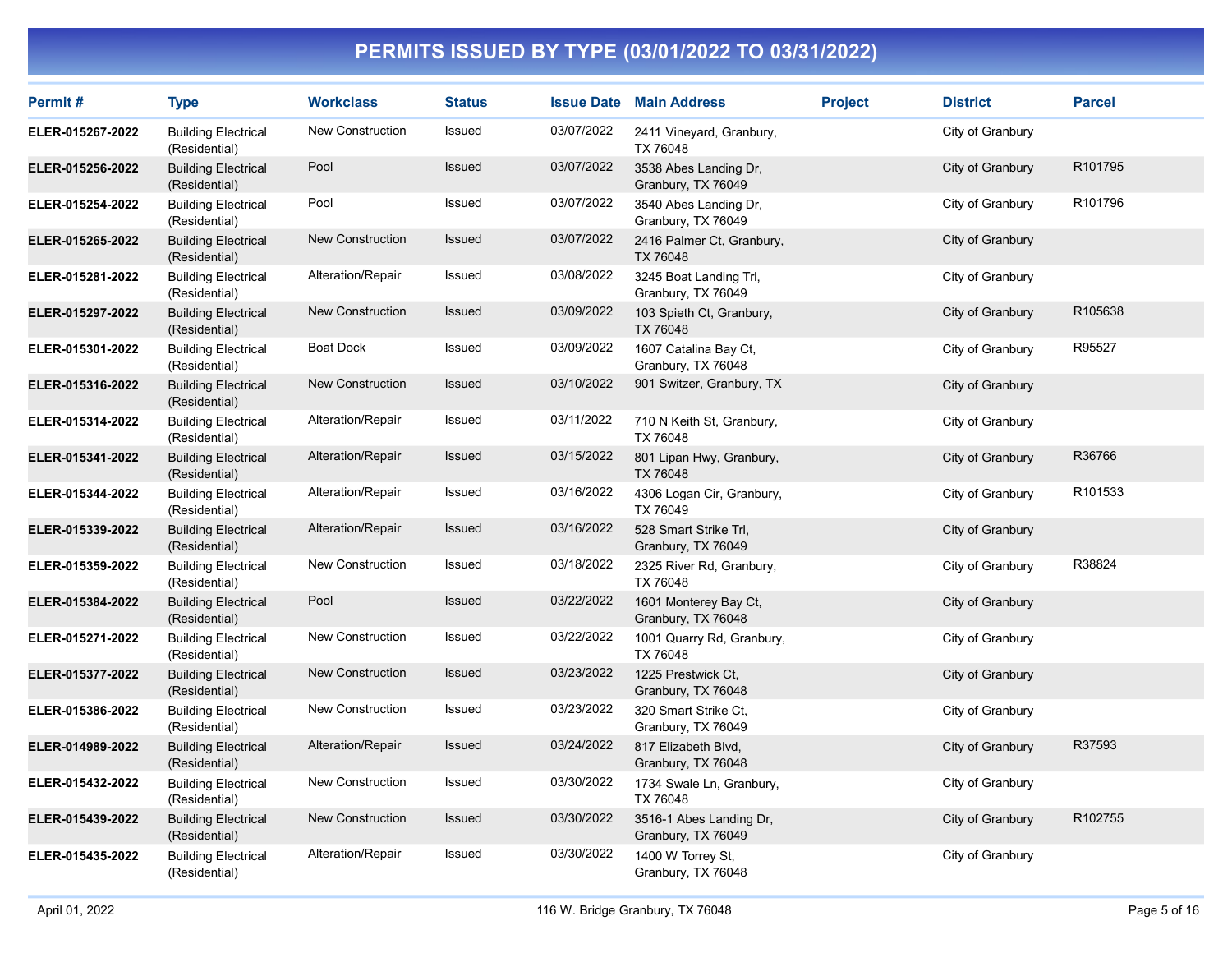| Permit#          | Type                                        | <b>Workclass</b>        | <b>Status</b> | <b>Issue Date</b> | <b>Main Address</b>                      | <b>Project</b> | <b>District</b>  | <b>Parcel</b>       |
|------------------|---------------------------------------------|-------------------------|---------------|-------------------|------------------------------------------|----------------|------------------|---------------------|
| ELER-015411-2022 | <b>Building Electrical</b><br>(Residential) | New Construction        | <b>Issued</b> | 03/30/2022        | 216 Honor Code Pl.<br>Granbury, TX 76049 |                | City of Granbury | R <sub>105933</sub> |
| ELER-015420-2022 | <b>Building Electrical</b><br>(Residential) | <b>New Construction</b> | Issued        | 03/30/2022        | 252 Honor Code Pl.<br>Granbury, TX 76049 |                | City of Granbury | R105942             |
| ELER-015414-2022 | <b>Building Electrical</b><br>(Residential) | New Construction        | <b>Issued</b> | 03/30/2022        | 228 Honor Code Pl.<br>Granbury, TX 76049 |                | City of Granbury | R105936             |
| ELER-015416-2022 | <b>Building Electrical</b><br>(Residential) | <b>New Construction</b> | Issued        | 03/30/2022        | 236 Honor Code Pl.<br>Granbury, TX 76049 |                | City of Granbury | R105938             |
| ELER-015415-2022 | <b>Building Electrical</b><br>(Residential) | <b>New Construction</b> | <b>Issued</b> | 03/30/2022        | 232 Honor Code PI,<br>Granbury, TX 76049 |                | City of Granbury | R105937             |
| ELER-015412-2022 | <b>Building Electrical</b><br>(Residential) | <b>New Construction</b> | Issued        | 03/30/2022        | 220 Honor Code PI.<br>Granbury, TX 76049 |                | City of Granbury | R105934             |
| ELER-015418-2022 | <b>Building Electrical</b><br>(Residential) | <b>New Construction</b> | <b>Issued</b> | 03/30/2022        | 244 Honor Code PI,<br>Granbury, TX 76049 |                | City of Granbury | R105940             |
| ELER-015419-2022 | <b>Building Electrical</b><br>(Residential) | <b>New Construction</b> | Issued        | 03/30/2022        | 248 Honor Code Pl.<br>Granbury, TX 76049 |                | City of Granbury | R105941             |
| ELER-015417-2022 | <b>Building Electrical</b><br>(Residential) | <b>New Construction</b> | Issued        | 03/30/2022        | 240 Honor Code PI,<br>Granbury, TX 76049 |                | City of Granbury | R105939             |
| ELER-015410-2022 | <b>Building Electrical</b><br>(Residential) | <b>New Construction</b> | Issued        | 03/30/2022        | 212 Honor Code Pl,<br>Granbury, TX 76049 |                | City of Granbury | R105932             |
| ELER-015413-2022 | <b>Building Electrical</b><br>(Residential) | <b>New Construction</b> | <b>Issued</b> | 03/30/2022        | 224 Honor Code PI,<br>Granbury, TX 76049 |                | City of Granbury | R105935             |

PERMITS ISSUED FOR BUILDING ELECTRICAL (RESIDENTIAL): 36

|                  | <b>BUILDING MECHANICAL (NON-RESIDENTIAL)</b>       |                       |        |            |                                                  |                  |        |  |  |  |
|------------------|----------------------------------------------------|-----------------------|--------|------------|--------------------------------------------------|------------------|--------|--|--|--|
| MECC-015284-2022 | Building<br>Mechanical<br>(Non-Residential)        | New Construction      | Issued | 03/08/2022 | 301 E Us Highway 377,<br>108, Granbury, TX 76048 | City of Granbury | R99561 |  |  |  |
| MECC-015319-2022 | <b>Building</b><br>Mechanical<br>(Non-Residential) | <b>HVAC Changeout</b> | Issued | 03/10/2022 | 959 Charterhouse, 943,<br>Granbury, TX 76048     | City of Granbury |        |  |  |  |
| MECC-015342-2022 | <b>Building</b><br>Mechanical<br>(Non-Residential) | New Construction      | Issued | 03/15/2022 | 911 E Us Highway 377,<br>Granbury, TX 76048      | City of Granbury | R38684 |  |  |  |

#### PERMITS ISSUED FOR BUILDING MECHANICAL (NON-RESIDENTIAL): 3

|                  | <b>BUILDING MECHANICAL (RESIDENTIAL)</b>       |                  |               |            |                                         |                  |         |
|------------------|------------------------------------------------|------------------|---------------|------------|-----------------------------------------|------------------|---------|
| MECR-015244-2022 | <b>Building</b><br>Mechanical<br>(Residential) | New Construction | <b>Issued</b> | 03/03/2022 | 2411 Vineyard Dr.<br>Granbury, TX 76048 | City of Granbury | R103744 |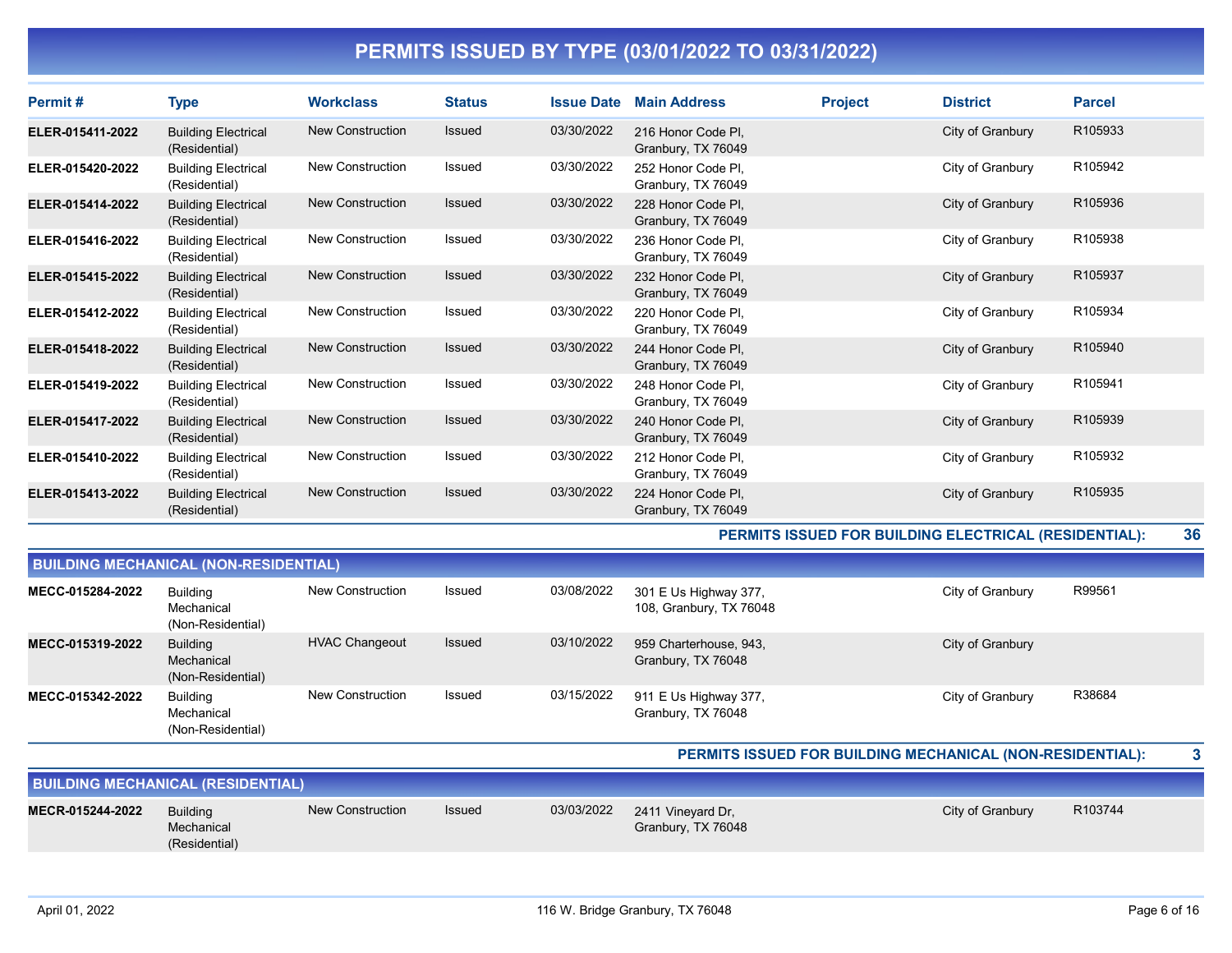| Permit#          | <b>Type</b>                                    | <b>Workclass</b>        | <b>Status</b> | <b>Issue Date</b> | <b>Main Address</b>                         | <b>Project</b> | <b>District</b>  | <b>Parcel</b> |
|------------------|------------------------------------------------|-------------------------|---------------|-------------------|---------------------------------------------|----------------|------------------|---------------|
| MECR-015245-2022 | <b>Building</b><br>Mechanical<br>(Residential) | Alteration/Repair       | Issued        | 03/03/2022        | 1500 Saddle Creek Ct,<br>Granbury, TX 76048 |                | City of Granbury | R38050        |
| MECR-015235-2022 | <b>Building</b><br>Mechanical<br>(Residential) | <b>HVAC Changeout</b>   | <b>Issued</b> | 03/07/2022        | 225 W Moore St, Granbury,<br>TX 76048       |                | City of Granbury | R93187        |
| MECR-015294-2022 | <b>Building</b><br>Mechanical<br>(Residential) | <b>New Construction</b> | Issued        | 03/08/2022        | 2516 Vineyard Drive,<br>Granbury, TX 76048  |                | City of Granbury | R103735       |
| MECR-015052-2022 | <b>Building</b><br>Mechanical<br>(Residential) | <b>HVAC Changeout</b>   | Issued        | 03/08/2022        | 2405 Waters Edge Dr,<br>Granbury, TX 76048  |                | City of Granbury | R91719        |
| MECR-015187-2022 | <b>Building</b><br>Mechanical<br>(Residential) | <b>New Construction</b> | Issued        | 03/09/2022        | 2416 Palmer Ct, Granbury,<br>TX 76048       |                | City of Granbury |               |
| MECR-015321-2022 | <b>Building</b><br>Mechanical<br>(Residential) | <b>New Construction</b> | <b>Issued</b> | 03/10/2022        | 507 Mary Lou, Granbury,<br><b>TX 76048</b>  |                | City of Granbury | R101317       |
| MECR-015337-2022 | <b>Building</b><br>Mechanical<br>(Residential) | <b>New Construction</b> | Issued        | 03/11/2022        | 1611 Monterey Bay Ct,<br>Granbury, TX 76048 |                | City of Granbury |               |
| MECR-015351-2022 | <b>Building</b><br>Mechanical<br>(Residential) | <b>HVAC Changeout</b>   | Void          | 03/18/2022        | 9107 Bontura Rd,<br>Granbury, TX 76049      |                | City of Granbury | R27084        |
| MECR-015290-2022 | <b>Building</b><br>Mechanical<br>(Residential) | Alteration/Repair       | Issued        | 03/18/2022        | 817 Elizabeth Blvd,<br>Granbury, TX 76048   |                | City of Granbury | R37593        |
| MECR-015378-2022 | <b>Building</b><br>Mechanical<br>(Residential) | <b>HVAC Changeout</b>   | <b>Issued</b> | 03/22/2022        | 609 Crestview Dr,<br>Granbury, TX 76048     |                | City of Granbury | R37129        |
| MECR-015379-2022 | <b>Building</b><br>Mechanical<br>(Residential) | <b>New Construction</b> | <b>Issued</b> | 03/22/2022        | 2325 River Rd, Granbury,<br>TX 76048        |                | City of Granbury | R38824        |
| MECR-015426-2022 | <b>Building</b><br>Mechanical<br>(Residential) | <b>New Construction</b> | <b>Issued</b> | 03/29/2022        | 2032 Spieth St, Granbury,<br>TX 76048       |                | City of Granbury |               |

#### PERMITS ISSUED FOR BUILDING MECHANICAL (RESIDENTIAL): 13

| <b>BUILDING PLUMBING (NON-RESIDENTIAL)</b> |                                               |                  |               |            |                                               |                  |        |  |  |  |
|--------------------------------------------|-----------------------------------------------|------------------|---------------|------------|-----------------------------------------------|------------------|--------|--|--|--|
| PLMC-015239-2022                           | <b>Building Plumbing</b><br>(Non-Residential) | Water Heater     | Issued        | 03/02/2022 | 315 E Us Highway 377,<br>Granbury, TX 76048   | City of Granbury | R99564 |  |  |  |
| PLMC-015259-2022                           | <b>Building Plumbing</b><br>(Non-Residential) | New Construction | <b>Issued</b> | 03/04/2022 | 119 E Bridge St, Granbury,<br><b>TX 76048</b> | City of Granbury | R92940 |  |  |  |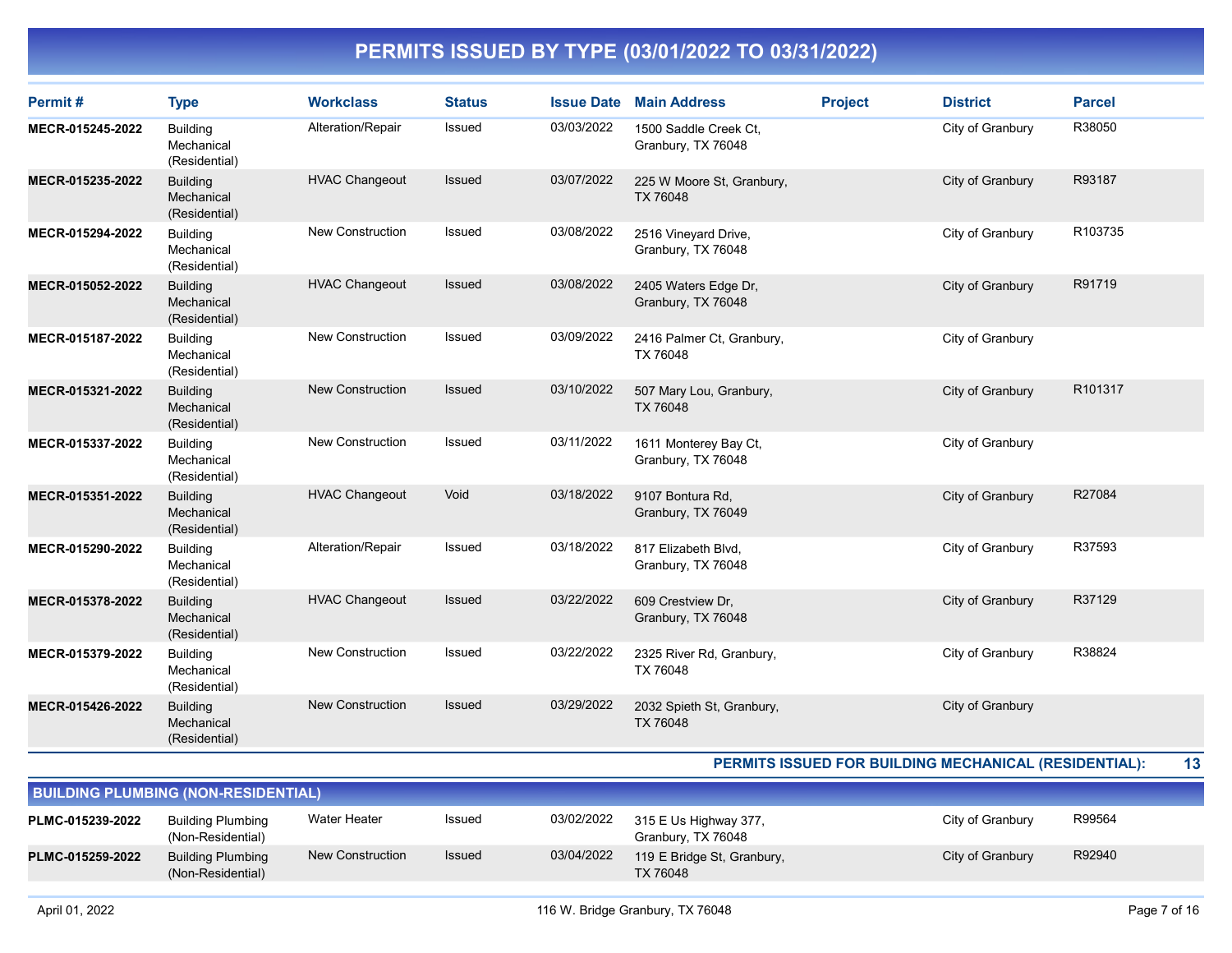| Permit#          | <b>Type</b>                                   | <b>Workclass</b>        | <b>Status</b> | <b>Issue Date</b> | <b>Main Address</b>                              | <b>Project</b> | <b>District</b>  | <b>Parcel</b>       |
|------------------|-----------------------------------------------|-------------------------|---------------|-------------------|--------------------------------------------------|----------------|------------------|---------------------|
| PLMC-015288-2022 | <b>Building Plumbing</b><br>(Non-Residential) | <b>New Construction</b> | Issued        | 03/08/2022        | 301 E Us Highway 377,<br>108, Granbury, TX 76048 |                | City of Granbury | R99561              |
| PLMC-015361-2022 | <b>Building Plumbing</b><br>(Non-Residential) | <b>Water Heater</b>     | <b>Issued</b> | 03/18/2022        | 100 Watermark Blvd. 226.<br>Granbury, TX 76048   |                | City of Granbury | R <sub>101167</sub> |
| PLMC-015367-2022 | <b>Building Plumbing</b><br>(Non-Residential) | <b>Water Heater</b>     | Issued        | 03/21/2022        | 911 E Us Highway 377,<br>Granbury, TX 76048      |                | City of Granbury | R38684              |
| PLMC-015399-2022 | <b>Building Plumbing</b><br>(Non-Residential) | New Construction        | <b>Issued</b> | 03/24/2022        | 1840 Acton Hwy,<br>Granbury, TX 76049            |                | City of Granbury | R37112              |
| PLMC-015394-2022 | <b>Building Plumbing</b><br>(Non-Residential) | Alteration/Repair       | Issued        | 03/24/2022        | 1440 E Highway 377,<br>Granbury, TX 76048        |                | City of Granbury |                     |
| PLMC-015409-2022 | <b>Building Plumbing</b><br>(Non-Residential) | Water Heater            | <b>Issued</b> | 03/28/2022        | 1509 W Pearl St, Granbury,<br>TX 76048           |                | City of Granbury | R43486              |

PERMITS ISSUED FOR BUILDING PLUMBING (NON-RESIDENTIAL): 8

|                  | <b>BUILDING PLUMBING (RESIDENTIAL)</b>    |                         |               |            |                                             |                  |         |  |  |  |  |  |
|------------------|-------------------------------------------|-------------------------|---------------|------------|---------------------------------------------|------------------|---------|--|--|--|--|--|
| PLMR-015230-2022 | <b>Building Plumbing</b><br>(Residential) | <b>New Construction</b> | <b>Issued</b> | 03/01/2022 | 1117 Noble Flair Ct.<br>Granbury, TX 76049  | City of Granbury | R105929 |  |  |  |  |  |
| PLMR-015231-2022 | <b>Building Plumbing</b><br>(Residential) | <b>New Construction</b> | <b>Issued</b> | 03/01/2022 | 1121 Noble Flair Ct.<br>Granbury, TX 76049  | City of Granbury | R105930 |  |  |  |  |  |
| PLMR-015232-2022 | <b>Building Plumbing</b><br>(Residential) | <b>New Construction</b> | Issued        | 03/01/2022 | 1125 Noble Flair Ct.<br>Granbury, TX 76049  | City of Granbury | R105931 |  |  |  |  |  |
| PLMR-015229-2022 | <b>Building Plumbing</b><br>(Residential) | <b>New Construction</b> | Issued        | 03/01/2022 | 1113 Noble Flair Ct.<br>Granbury, TX 76049  | City of Granbury | R105928 |  |  |  |  |  |
| PLMR-015226-2022 | <b>Building Plumbing</b><br>(Residential) | <b>New Construction</b> | Issued        | 03/01/2022 | 1101 Noble Flair Ct.<br>Granbury, TX 76049  | City of Granbury | R105925 |  |  |  |  |  |
| PLMR-015228-2022 | <b>Building Plumbing</b><br>(Residential) | New Construction        | Issued        | 03/01/2022 | 1105 Noble Flair Ct.<br>Granbury, TX 76049  | City of Granbury | R105926 |  |  |  |  |  |
| PLMR-015227-2022 | <b>Building Plumbing</b><br>(Residential) | <b>New Construction</b> | Issued        | 03/01/2022 | 1109 Noble Flair Ct.<br>Granbury, TX 76049  | City of Granbury | R105927 |  |  |  |  |  |
| PLMR-015236-2022 | <b>Building Plumbing</b><br>(Residential) | <b>Water Heater</b>     | <b>Issued</b> | 03/02/2022 | 205 W Doyle St, Granbury,<br>TX 76048       | City of Granbury | R38540  |  |  |  |  |  |
| PLMR-015238-2022 | <b>Building Plumbing</b><br>(Residential) | Alteration/Repair       | Issued        | 03/02/2022 | 1200 W Doyle St,<br>Granbury, TX 76048      | City of Granbury | R36984  |  |  |  |  |  |
| PLMR-015257-2022 | <b>Building Plumbing</b><br>(Residential) | <b>Water Heater</b>     | Complete      | 03/03/2022 | 3426 Abes Landing Dr.<br>Granbury, TX 76049 | City of Granbury | R101665 |  |  |  |  |  |
| PLMR-015252-2022 | <b>Building Plumbing</b><br>(Residential) | Alteration/Repair       | Complete      | 03/03/2022 | 218 N Hannaford St.<br>Granbury, TX 76048   | City of Granbury | R38485  |  |  |  |  |  |
| PLMR-015261-2022 | <b>Building Plumbing</b><br>(Residential) | Alteration/Repair       | Issued        | 03/04/2022 | 1209 Canvasback Dr.<br>Granbury, TX 76048   | City of Granbury | R38850  |  |  |  |  |  |
| PLMR-015258-2022 | <b>Building Plumbing</b><br>(Residential) | New Construction        | Issued        | 03/04/2022 | 1462 Highland Park,<br>Granbury, TX 76048   | City of Granbury | R105780 |  |  |  |  |  |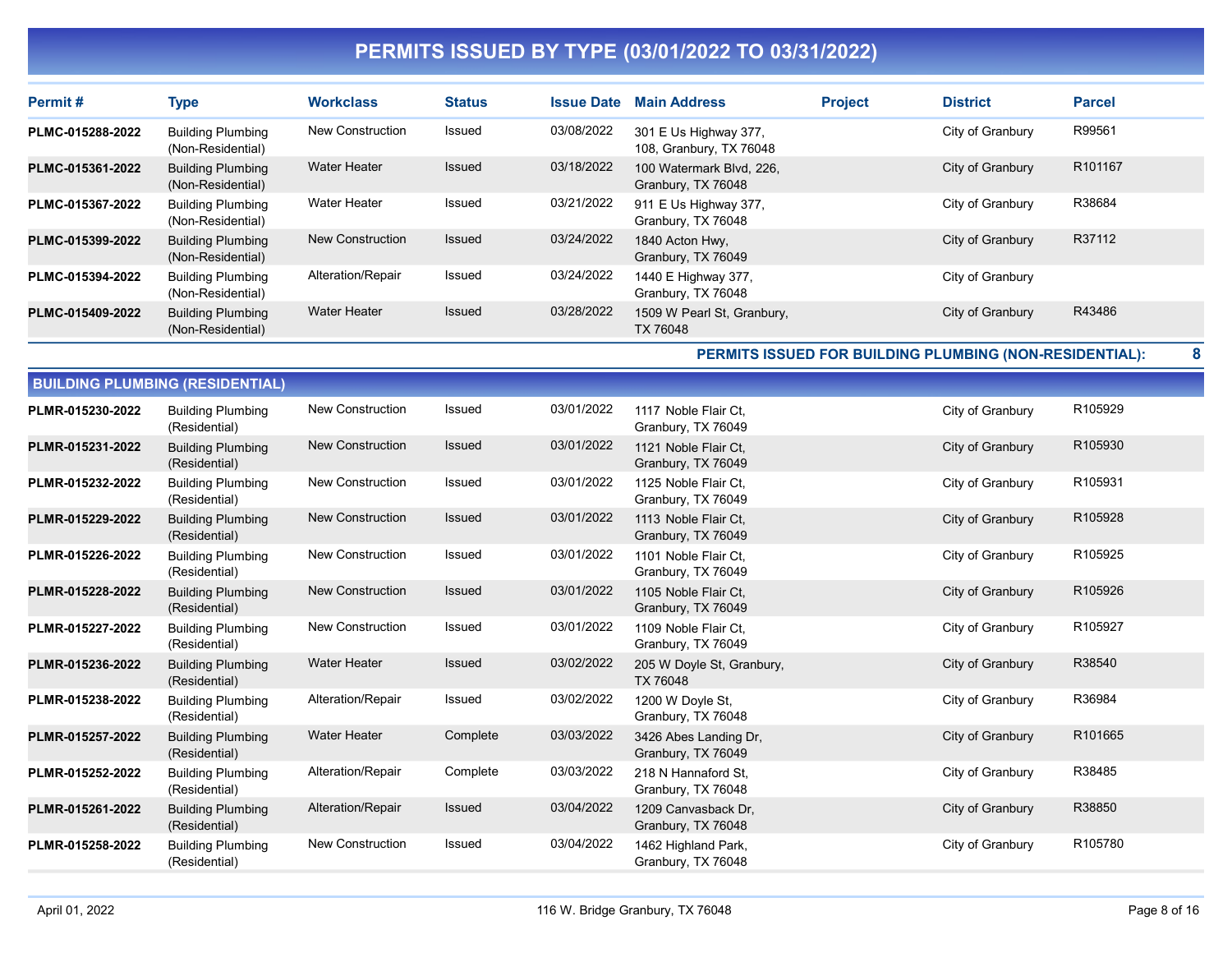| Permit#          | <b>Type</b>                               | <b>Workclass</b>        | <b>Status</b> | <b>Issue Date</b> | <b>Main Address</b>                           | <b>Project</b> | <b>District</b>  | <b>Parcel</b> |
|------------------|-------------------------------------------|-------------------------|---------------|-------------------|-----------------------------------------------|----------------|------------------|---------------|
| PLMR-015269-2022 | <b>Building Plumbing</b><br>(Residential) | Alteration/Repair       | Issued        | 03/07/2022        | 706 Elizabeth Blvd,<br>Granbury, TX 76048     |                | City of Granbury | R37521        |
| PLMR-015279-2022 | <b>Building Plumbing</b><br>(Residential) | New Construction        | <b>Issued</b> | 03/08/2022        | 3012 Promenade Dr.<br>Granbury, TX 76049      |                | City of Granbury | R101903       |
| PLMR-015282-2022 | <b>Building Plumbing</b><br>(Residential) | <b>New Construction</b> | <b>Issued</b> | 03/08/2022        | 4101 Gallivant Dr.<br>Granbury, TX 76048      |                | City of Granbury | R101921       |
| PLMR-015272-2022 | <b>Building Plumbing</b><br>(Residential) | <b>New Construction</b> | Issued        | 03/11/2022        | 3538 Abes Landing Dr.<br>Granbury, TX 76049   |                | City of Granbury | R101795       |
| PLMR-015278-2022 | <b>Building Plumbing</b><br>(Residential) | <b>New Construction</b> | <b>Issued</b> | 03/11/2022        | 1208 Prestwick Ct.<br>Granbury, TX 76048      |                | City of Granbury |               |
| PLMR-015277-2022 | <b>Building Plumbing</b><br>(Residential) | <b>New Construction</b> | Issued        | 03/11/2022        | 3540 Abes Landing Dr.<br>Granbury, TX 76049   |                | City of Granbury | R101796       |
| PLMR-015340-2022 | <b>Building Plumbing</b><br>(Residential) | Alteration/Repair       | Complete      | 03/14/2022        | 609 Doyle Springs Rd,<br>Granbury, TX 76048   |                | City of Granbury | R37100        |
| PLMR-014540-2021 | <b>Building Plumbing</b><br>(Residential) | <b>New Construction</b> | <b>Issued</b> | 03/15/2022        | 4003 Gallivant Dr.<br>Granbury, TX 76049      |                | City of Granbury | R101891       |
| PLMR-015355-2022 | <b>Building Plumbing</b><br>(Residential) | Alteration/Repair       | Issued        | 03/16/2022        | 522 W Live Oak St.<br>Granbury, TX 76048      |                | City of Granbury | R38493        |
| PLMR-015368-2022 | <b>Building Plumbing</b><br>(Residential) | Alteration/Repair       | Issued        | 03/21/2022        | 1400 W Torrey St.<br>Granbury, TX 76048       |                | City of Granbury | R37388        |
| PLMR-015391-2022 | <b>Building Plumbing</b><br>(Residential) | <b>New Construction</b> | <b>Issued</b> | 03/23/2022        | 1450 Highland Park Cir.<br>Granbury, TX 76048 |                | City of Granbury | R105777       |
| PLMR-015407-2022 | <b>Building Plumbing</b><br>(Residential) | Alteration/Repair       | Issued        | 03/25/2022        | 600 Doyle Springs Rd,<br>Granbury, TX 76048   |                | City of Granbury | R43483        |
| PLMR-015421-2022 | <b>Building Plumbing</b><br>(Residential) | <b>Water Heater</b>     | <b>Issued</b> | 03/28/2022        | 1039 Anna Cir, Granbury,<br>TX 76048          |                | City of Granbury |               |

#### PERMITS ISSUED FOR BUILDING PLUMBING (RESIDENTIAL): 26

| <b>CERTIFICATE OF OCCUPANCY</b> |                             |                                             |                    |            |                                            |                  |         |  |  |  |  |
|---------------------------------|-----------------------------|---------------------------------------------|--------------------|------------|--------------------------------------------|------------------|---------|--|--|--|--|
| CO-015219-2022                  | Certificate of<br>Occupancy | Certificate of<br>Occupancy -<br>Commercial | In Review          | 03/01/2022 | 635 E Pearl St, Granbury,<br>TX 76048      | City of Granbury | R101644 |  |  |  |  |
| CO-015220-2022*                 | Certificate of<br>Occupancy | Certificate of<br>Occupancy -<br>Commercial | Stop Work<br>Order | 03/01/2022 | 218 N Hannaford St.<br>Granbury, TX 76048  | City of Granbury | R38485  |  |  |  |  |
| CO-014560-2021                  | Certificate of<br>Occupancy | Certificate of<br>Occupancy -<br>Commercial | Issued             | 03/01/2022 | 1300 S Morgan St,<br>Granbury, TX 76048    | City of Granbury | R92606  |  |  |  |  |
| CO-015242-2022                  | Certificate of<br>Occupancy | Temporary<br>Certificate of<br>Occupancy    | Issued             | 03/03/2022 | 1201 Waters Edge Dr,<br>Granbury, TX 76048 | City of Granbury | R90453  |  |  |  |  |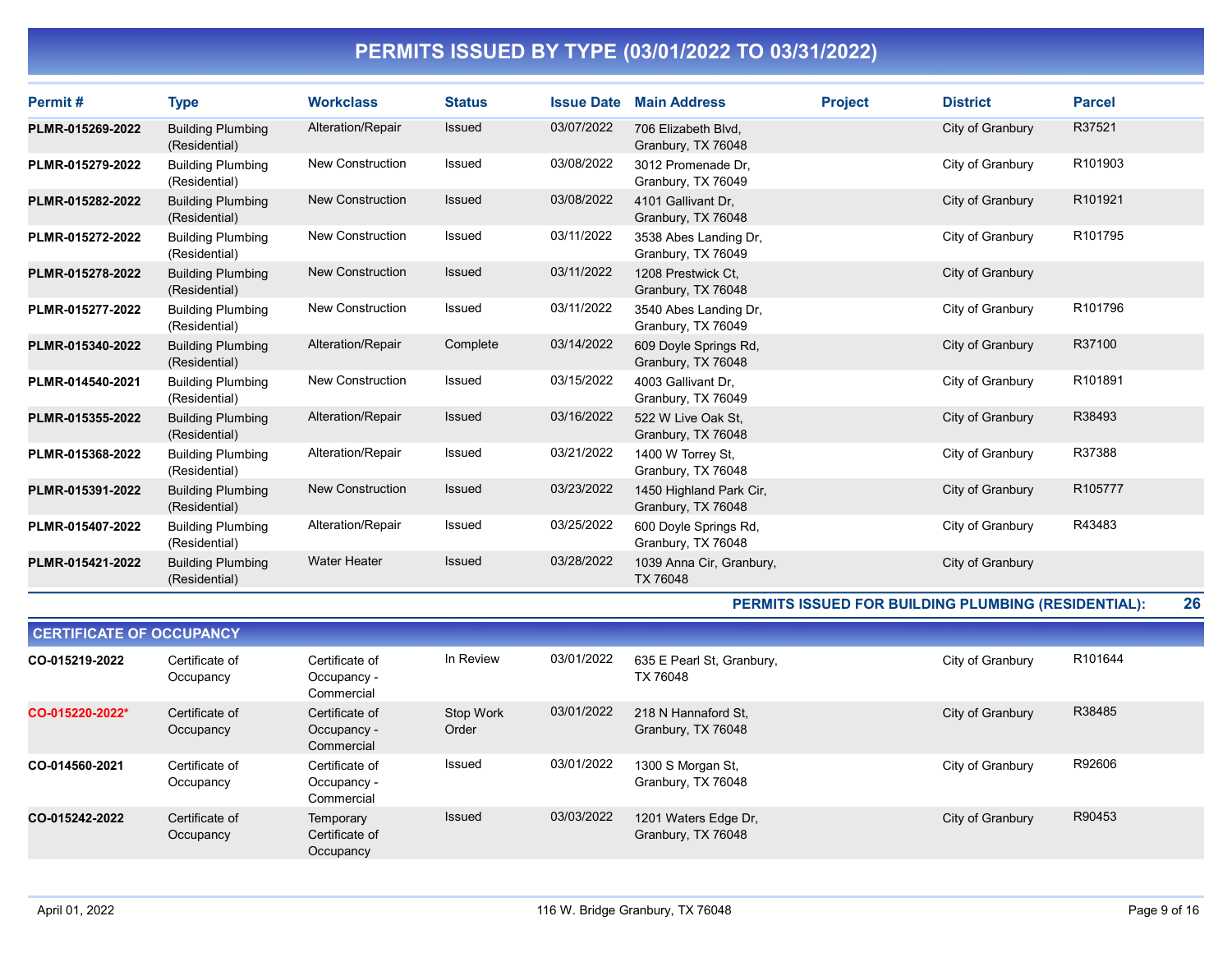| Permit#        | <b>Type</b>                 | <b>Workclass</b>                            | <b>Status</b> | <b>Issue Date</b> | <b>Main Address</b>                               | <b>Project</b> | <b>District</b>  | <b>Parcel</b> |
|----------------|-----------------------------|---------------------------------------------|---------------|-------------------|---------------------------------------------------|----------------|------------------|---------------|
| CO-014977-2022 | Certificate of<br>Occupancy | Certificate of<br>Occupancy -<br>Commercial | Issued        | 03/07/2022        | 1200 Weatherford Hwy,<br>Granbury, TX 76048       |                | City of Granbury | R90444        |
| CO-015275-2022 | Certificate of<br>Occupancy | Certificate of<br>Occupancy -<br>Commercial | In Review     | 03/07/2022        | 3002/3004 E Us Highway<br>377, Granbury, TX 76049 |                | City of Granbury | R12193        |
| CO-014887-2022 | Certificate of<br>Occupancy | Certificate of<br>Occupancy -<br>Commercial | Issued        | 03/08/2022        | 414 W Doyle St, Granbury,<br>TX 76048             |                | City of Granbury | R38457        |
| CO-015293-2022 | Certificate of<br>Occupancy | Certificate of<br>Occupancy -<br>Commercial | In Review     | 03/08/2022        | 112 S Travis St, Granbury,<br>TX 76048            |                | City of Granbury | R38398        |
| CO-015075-2022 | Certificate of<br>Occupancy | Certificate of<br>Occupancy -<br>Commercial | <b>Issued</b> | 03/08/2022        | 2157 E Highway 377,<br>Granbury, TX 76048         |                | City of Granbury | R45323        |
| CO-015240-2022 | Certificate of<br>Occupancy | Certificate of<br>Occupancy -<br>Commercial | <b>Issued</b> | 03/08/2022        | 201 E Pearl St, B 102-103,<br>Granbury, TX 76048  |                | City of Granbury | R36576        |
| CO-015295-2022 | Certificate of<br>Occupancy | Certificate of<br>Occupancy -<br>Commercial | In Review     | 03/08/2022        | 1115 Waters Edge Dr, 134,<br>Granbury, TX 76048   |                | City of Granbury | R97131        |
| CO-015320-2022 | Certificate of<br>Occupancy | Certificate of<br>Occupancy -<br>Commercial | In Review     | 03/10/2022        | 622 E Pearl St, Granbury,<br>TX 76048             |                | City of Granbury | R43540        |
| CO-015357-2022 | Certificate of<br>Occupancy | Certificate of<br>Occupancy -<br>Commercial | In Review     | 03/16/2022        | 804 E Pearl St, Granbury,<br>TX 76048             |                | City of Granbury |               |
| CO-015059-2022 | Certificate of<br>Occupancy | Certificate of<br>Occupancy -<br>Commercial | Issued        | 03/16/2022        | 3405 E Us Highway 377, B,<br>Granbury, TX 76049   |                | City of Granbury | R28244        |
| CO-015130-2022 | Certificate of<br>Occupancy | Certificate of<br>Occupancy -<br>Commercial | Issued        | 03/16/2022        | 2200 E Us Highway 377,<br>Granbury, TX 76049      |                | City of Granbury | R37108        |
| CO-013842-2021 | Certificate of<br>Occupancy | Certificate of<br>Occupancy -<br>Commercial | Issued        | 03/17/2022        | 4950 E Us Highway 377,<br>Granbury, TX 76049      |                | City of Granbury | R94354        |
| CO-013843-2021 | Certificate of<br>Occupancy | Certificate of<br>Occupancy -<br>Commercial | Issued        | 03/17/2022        | 4960 E Us Highway 377,<br>Granbury, TX 76049      |                | City of Granbury | R94355        |
| CO-013844-2021 | Certificate of<br>Occupancy | Certificate of<br>Occupancy -<br>Commercial | Issued        | 03/17/2022        | 4970 E Us Highway 377,<br>Granbury, TX 76049      |                | City of Granbury | R103899       |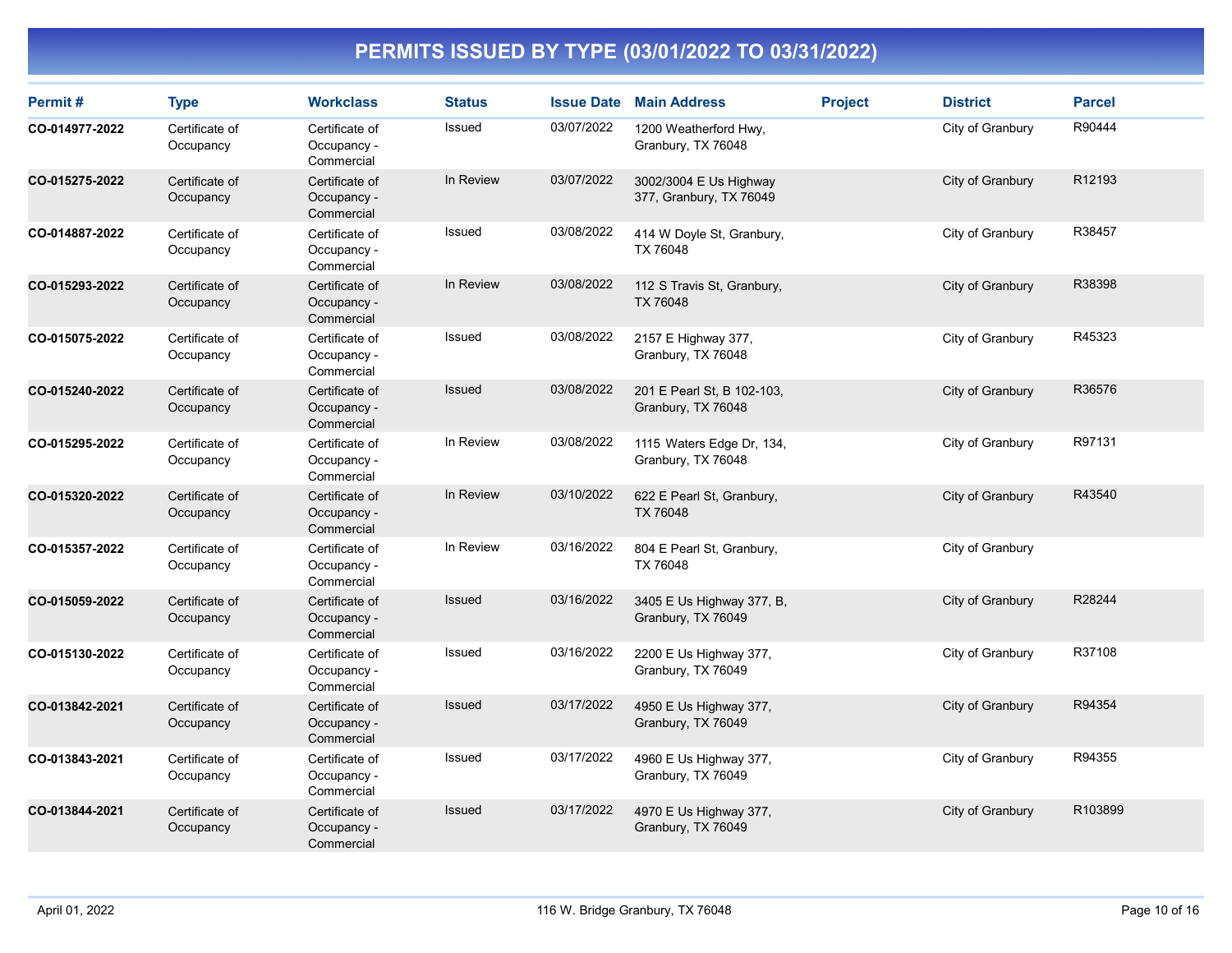| Permit#        | <b>Type</b>                 | <b>Workclass</b>                            | <b>Status</b> | <b>Issue Date</b> | <b>Main Address</b>                               | <b>Project</b> | <b>District</b>  | <b>Parcel</b> |
|----------------|-----------------------------|---------------------------------------------|---------------|-------------------|---------------------------------------------------|----------------|------------------|---------------|
| CO-014883-2022 | Certificate of<br>Occupancy | Certificate of<br>Occupancy -<br>Commercial | Issued        | 03/17/2022        | 1312 Weatherford Hwy,<br>Granbury, TX 76048       |                | City of Granbury | R94365        |
| CO-013295-2021 | Certificate of<br>Occupancy | Certificate of<br>Occupancy -<br>Commercial | <b>Issued</b> | 03/17/2022        | 220-222 S Morgan St,<br>Granbury, TX 76048        |                | City of Granbury | R38606        |
| CO-015364-2022 | Certificate of<br>Occupancy | Certificate of<br>Occupancy -<br>Commercial | In Review     | 03/21/2022        | 1030 E Us Highway 377,<br>124, Granbury, TX 76048 |                | City of Granbury | R91791        |
| CO-015389-2022 | Certificate of<br>Occupancy | Seasonal                                    | In Review     | 03/23/2022        | 1851 Weatherford Hwy,<br>Granbury, TX 76048       |                | City of Granbury |               |
| CO-014993-2022 | Certificate of<br>Occupancy | Certificate of<br>Occupancy -<br>Commercial | Issued        | 03/23/2022        | 106 Pirate Dr, Granbury, TX<br>76048              |                | City of Granbury | R32657        |
| CO-014951-2022 | Certificate of<br>Occupancy | Certificate of<br>Occupancy -<br>Commercial | Issued        | 03/23/2022        | 804 W Pearl St, Granbury,<br>TX 76048             |                | City of Granbury | R38347        |
| CO-015397-2022 | Certificate of<br>Occupancy | Certificate of<br>Occupancy -<br>Commercial | Void          | 03/24/2022        | 126 N Crockett, Granbury,<br>TX 76048             |                | City of Granbury |               |
| CO-015408-2022 | Certificate of<br>Occupancy | Certificate of<br>Occupancy -<br>Commercial | In Review     | 03/25/2022        | 3014 E Us Highway 377,<br>Granbury, TX 76049      |                | City of Granbury | R12193        |
| CO-015422-2022 | Certificate of<br>Occupancy | Certificate of<br>Occupancy -<br>Commercial | In Review     | 03/28/2022        | 2441 E Us Highway 377,<br>109, Granbury, TX 76049 |                | City of Granbury | R98933        |
| CO-015204-2022 | Certificate of<br>Occupancy | Certificate of<br>Occupancy -<br>Commercial | <b>Issued</b> | 03/29/2022        | 1458 E Us Highway 377,<br>Granbury, TX 76048      |                | City of Granbury | R25287        |
| CO-015428-2022 | Certificate of<br>Occupancy | Temporary<br>Certificate of<br>Occupancy    | In Review     | 03/29/2022        | 1301 Weatherford Hwy,<br>Granbury, TX 76048       |                | City of Granbury | R43199        |
| CO-015233-2022 | Certificate of<br>Occupancy | Certificate of<br>Occupancy -<br>Commercial | Issued        | 03/30/2022        | 1002 W Pearl St, Granbury,<br>TX 76048            |                | City of Granbury | R37012        |
| CO-015436-2022 | Certificate of<br>Occupancy | Certificate of<br>Occupancy -<br>Commercial | In Review     | 03/30/2022        | 3902 E Highway 377, 109,<br>Granbury, TX 76049    |                | City of Granbury |               |
| CO-014994-2022 | Certificate of<br>Occupancy | Certificate of<br>Occupancy -<br>Commercial | <b>Issued</b> | 03/30/2022        | 126 N Crockett, Granbury,<br>TX 76048             |                | City of Granbury | R36583        |
| CO-015438-2022 | Certificate of<br>Occupancy | Certificate of<br>Occupancy -<br>Commercial | In Review     | 03/30/2022        | 211 E Bridge St, Granbury,<br>TX 76048            |                | City of Granbury | R36594        |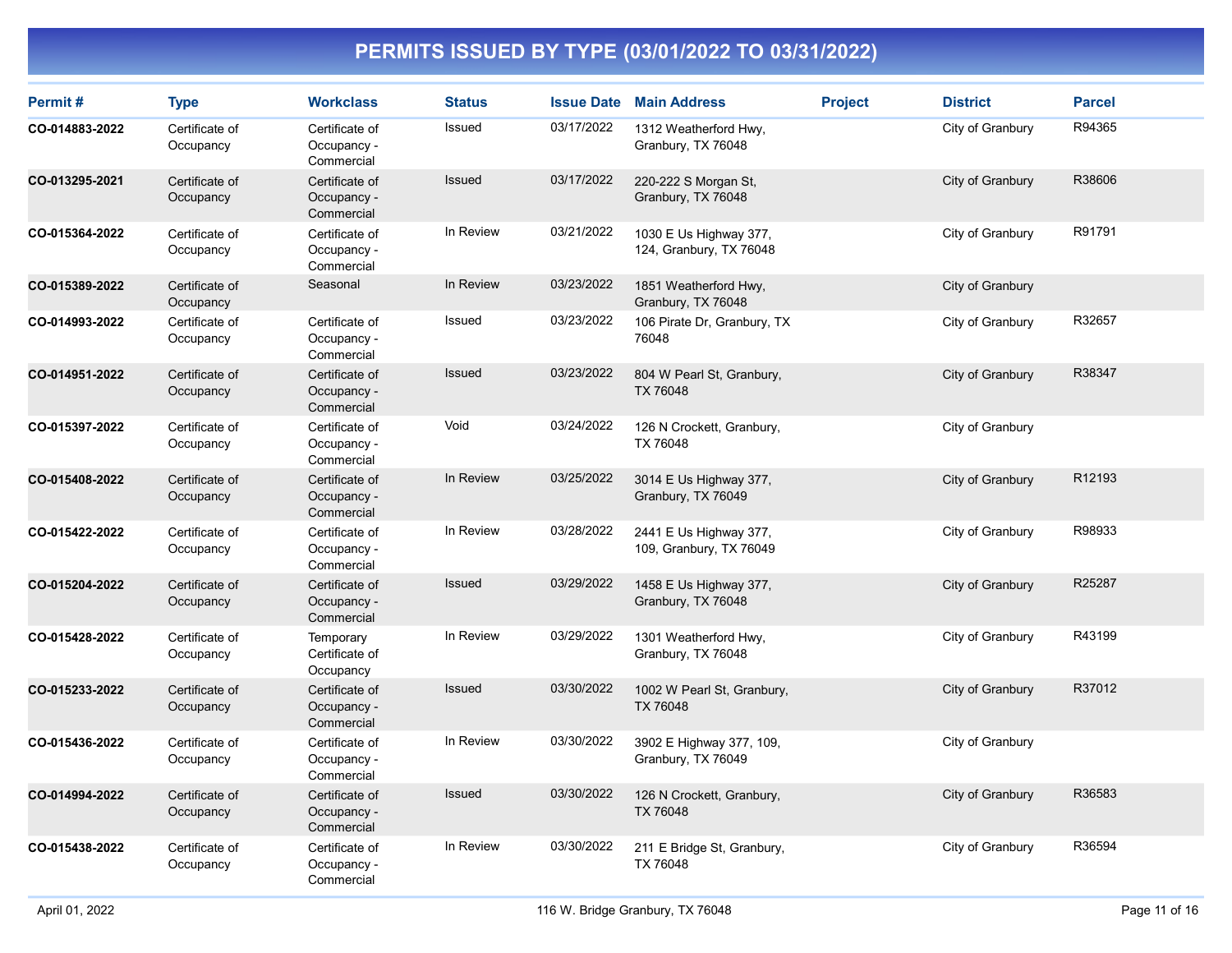|                   |                             |                                             |               |                   | PERMITS ISSUED BY TYPE (03/01/2022 TO 03/31/2022) |                |                                                     |               |
|-------------------|-----------------------------|---------------------------------------------|---------------|-------------------|---------------------------------------------------|----------------|-----------------------------------------------------|---------------|
| Permit#           | <b>Type</b>                 | <b>Workclass</b>                            | <b>Status</b> | <b>Issue Date</b> | <b>Main Address</b>                               | <b>Project</b> | <b>District</b>                                     | <b>Parcel</b> |
| CO-015447-2022    | Certificate of<br>Occupancy | Certificate of<br>Occupancy -<br>Commercial | In Review     | 03/31/2022        | 205 Kings Plz, 100,<br>Granbury, TX 76049         |                | City of Granbury                                    | R16033        |
|                   |                             |                                             |               |                   |                                                   |                | <b>PERMITS ISSUED FOR CERTIFICATE OF OCCUPANCY:</b> | 34            |
| <b>FIRE</b>       |                             |                                             |               |                   |                                                   |                |                                                     |               |
| FIRE-015221-2022  | Fire                        | Fire Alarm                                  | Issued        | 03/02/2022        | 1212 Medical Plaza Ct,<br>Granbury, TX 76048      |                | City of Granbury                                    |               |
| FIRE-015134-2022  | Fire                        | Sprinkler                                   | <b>Issued</b> | 03/14/2022        | 3700 Fm 4, Granbury, TX<br>76049                  |                | City of Granbury                                    | R97267        |
| FIRE-015356-2022  | Fire                        | Sprinkler                                   | Issued        | 03/17/2022        | 1840 Acton Hwy,<br>Granbury, TX 76049             |                | City of Granbury                                    | R37112        |
| FIRE-015390-2022  | Fire                        | Fire Suppression                            | <b>Issued</b> | 03/23/2022        | 3101 Fall Creek Hwy,<br>Granbury, TX 76049        |                | City of Granbury                                    | R43967        |
| FIRE-015358-2022  | Fire                        | Sprinkler                                   | Issued        | 03/24/2022        | 1101 White Cliff, Granbury,<br>TX 76048           |                | City of Granbury                                    |               |
| FIRE-015393-2022  | Fire                        | Fire Alarm                                  | <b>Issued</b> | 03/25/2022        | 119 E Bridge St, Granbury,<br>TX 76048            |                | City of Granbury                                    | R92940        |
|                   |                             |                                             |               |                   |                                                   |                | <b>PERMITS ISSUED FOR FIRE:</b>                     |               |
| <b>HEALTH</b>     |                             |                                             |               |                   |                                                   |                |                                                     |               |
| HEAL-015246-2022  | Health                      | On-site Sewage<br>Facility                  | Issued        | 03/03/2022        | 1301 Weatherford Hwy,<br>Granbury, TX 76048       |                | City of Granbury                                    | R43199        |
|                   |                             |                                             |               |                   |                                                   |                | <b>PERMITS ISSUED FOR HEALTH:</b>                   |               |
| <b>IRRIGATION</b> |                             |                                             |               |                   |                                                   |                |                                                     |               |
| IRR-015225-2022   | Irrigation                  | <b>New Residential</b>                      | Issued        | 03/01/2022        | 1074 Mickelson Dr,<br>Granbury, TX 76048          |                | City of Granbury                                    | R105606       |
| IRR-015222-2022   | Irrigation                  | New Residential                             | Issued        | 03/01/2022        | 1037 Mickelson Dr,<br>Granbury, TX 76048          |                | City of Granbury                                    | R105649       |
| IRR-015223-2022   | Irrigation                  | <b>New Residential</b>                      | <b>Issued</b> | 03/01/2022        | 1061 Mickelson Dr,<br>Granbury, TX 76048          |                | City of Granbury                                    | R105645       |
| IRR-015224-2022   | Irrigation                  | New Residential                             | Issued        | 03/01/2022        | 1073 Mickelson Dr.<br>Granbury, TX 76048          |                | City of Granbury                                    | R105620       |
| IRR-015255-2022   | Irrigation                  | <b>New Residential</b>                      | Issued        | 03/03/2022        | 1645 Omaha Dr, Granbury,<br>TX 76049              |                | City of Granbury                                    | R105979       |
| IRR-015253-2022   | Irrigation                  | New Residential                             | Issued        | 03/03/2022        | 1641 Omaha Dr, Granbury,<br>TX 76049              |                | City of Granbury                                    | R105978       |
| IRR-015260-2022   | Irrigation                  | New Residential                             | Issued        | 03/07/2022        | 2050 NE Loop 567,<br>Granbury, TX 76048           |                | City of Granbury                                    | R92896        |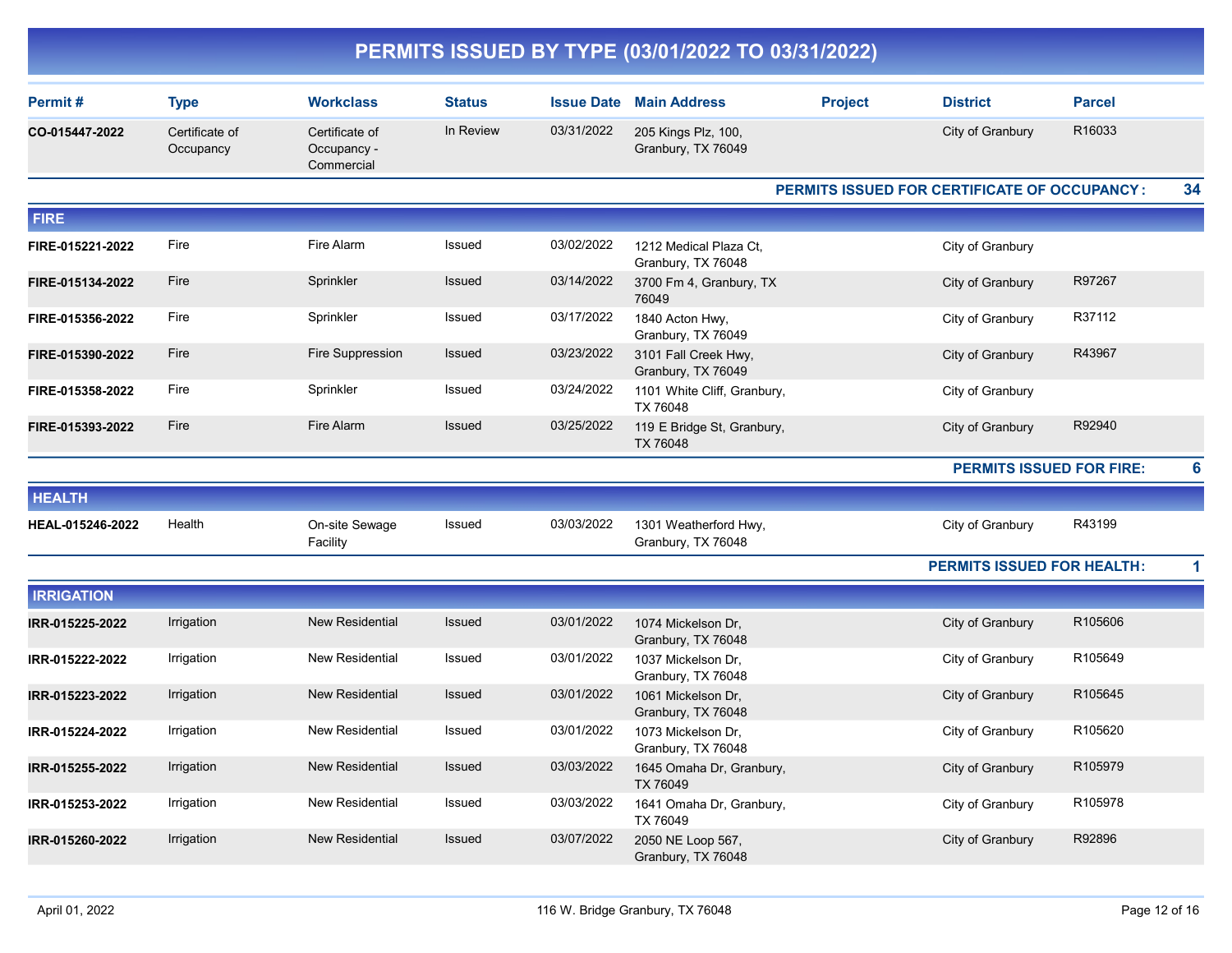| Permit#                   | <b>Type</b>         | <b>Workclass</b>             | <b>Status</b> | <b>Issue Date</b> | <b>Main Address</b>                           | <b>Project</b> | <b>District</b>                        | <b>Parcel</b> |    |
|---------------------------|---------------------|------------------------------|---------------|-------------------|-----------------------------------------------|----------------|----------------------------------------|---------------|----|
| IRR-015298-2022           | Irrigation          | <b>New Residential</b>       | Issued        | 03/16/2022        | 1458 Highland Park Cir,<br>Granbury, TX 76048 |                | City of Granbury                       |               |    |
| IRR-015166-2022           | Irrigation          | <b>New Residential</b>       | <b>Issued</b> | 03/16/2022        | 3015 Promenade Dr,<br>Granbury, TX 76049      |                | City of Granbury                       |               |    |
| IRR-015375-2022           | Irrigation          | New Residential              | Issued        | 03/24/2022        | 3021 Promenade Dr.<br>Granbury, TX 76049      |                | City of Granbury                       |               |    |
| IRR-015403-2022           | Irrigation          | <b>New Residential</b>       | Issued        | 03/25/2022        | 401 Fowler Dr, Granbury,<br>TX 76048          |                | City of Granbury                       | R105581       |    |
| IRR-015433-2022           | Irrigation          | <b>New Residential</b>       | Issued        | 03/30/2022        | 1082 Mickelson Dr.<br>Granbury, TX 76048      |                | City of Granbury                       | R105604       |    |
| IRR-015424-2022           | Irrigation          | <b>New Residential</b>       | <b>Issued</b> | 03/30/2022        | 3022 Promenade Dr,<br>Granbury, TX 76049      |                | City of Granbury                       |               |    |
|                           |                     |                              |               |                   |                                               |                | <b>PERMITS ISSUED FOR IRRIGATION:</b>  |               | 13 |
| <b>POOL (RESIDENTIAL)</b> |                     |                              |               |                   |                                               |                |                                        |               |    |
| POOLR-015363-2022         | Pool (Residential)  | In Ground                    | Issued        | 03/21/2022        | 1607 Catalina Bay Ct,<br>Granbury, TX 76048   |                | City of Granbury                       | R95527        |    |
| POOLR-015371-2022         | Pool (Residential)  | In Ground                    | Issued        | 03/22/2022        | 1601 Monterey Bay Ct,<br>Granbury, TX 76048   |                | City of Granbury                       |               |    |
| POOLR-015387-2022         | Pool (Residential)  | In Ground                    | Issued        | 03/28/2022        | 2202 Vienna Dr, Granbury,<br>TX 76048         |                | City of Granbury                       |               |    |
|                           |                     |                              |               |                   |                                               |                | PERMITS ISSUED FOR POOL (RESIDENTIAL): |               | 3  |
| <b>RIGHT OF WAY</b>       |                     |                              |               |                   |                                               |                |                                        |               |    |
| ROW-015296-2022           | <b>Right of Way</b> | Right of Way<br>Construction | Issued        | 03/08/2022        | 1017 Lipan Hwy,<br>Granbury, TX 76048         |                | City of Granbury                       | R90656        |    |
| ROW-015336-2022           | Right of Way        | Right of Way<br>Construction | Issued        | 03/11/2022        | 1603-1610 Chesapeake<br>Bay Ct, Granbury, TX  |                | City of Granbury                       |               |    |

|                 |              | Construction                 |        |            | Bay Ct, Granbury, TX<br>76049                      |                  |        |
|-----------------|--------------|------------------------------|--------|------------|----------------------------------------------------|------------------|--------|
| ROW-015328-2022 | Right of Way | Right of Way<br>Construction | Issued | 03/11/2022 | 1301 Weatherford Hwy,<br>Granbury, TX 76048        | City of Granbury | R43199 |
| ROW-015329-2022 | Right of Way | Right of Way<br>Construction | Issued | 03/11/2022 | 3141 Meandering Way,<br>Granbury, TX 76049         | City of Granbury | R99748 |
| ROW-015347-2022 | Right of Way | Right of Way<br>Construction | Issued | 03/15/2022 | 2000 Weatherford<br>Highway, Granbury, TX<br>76048 | City of Granbury |        |
| ROW-015249-2022 | Right of Way | Right of Way<br>Construction | Issued | 03/15/2022 | 2091 Spieth St. Granbury,<br>TX 76048              | City of Granbury |        |
| ROW-015247-2022 | Right of Way | Right of Way<br>Construction | Issued | 03/15/2022 | 1215 Prestwick Ct.<br>Granbury, TX 76049           | City of Granbury |        |
| ROW-015251-2022 | Right of Way | Right of Way<br>Construction | Issued | 03/15/2022 | 2052 Spieth St, Granbury,<br>TX 76049              | City of Granbury |        |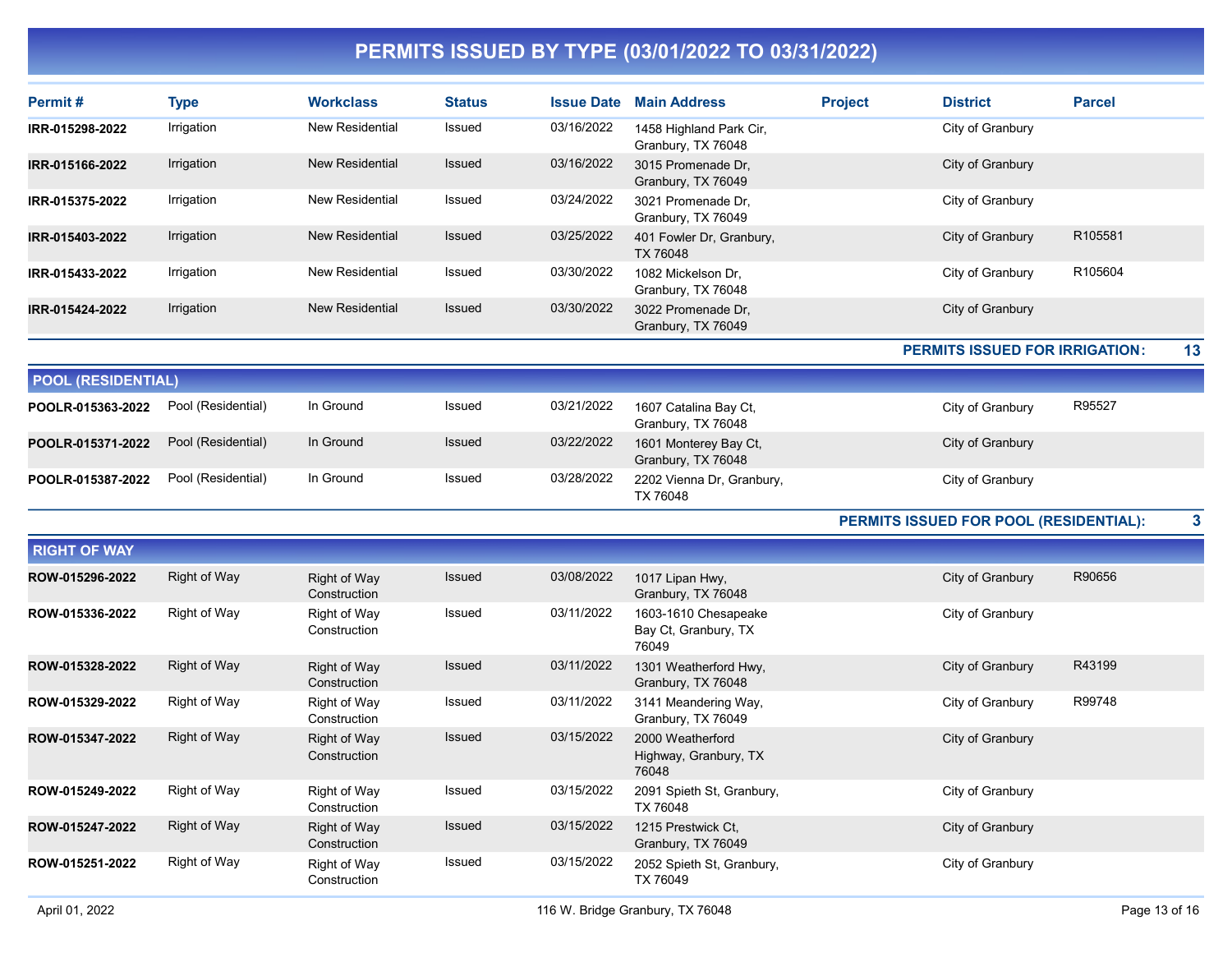| Permit#         | Type         | <b>Workclass</b>             | <b>Status</b> | <b>Issue Date</b> | <b>Main Address</b>                           | <b>Project</b> | <b>District</b>  | <b>Parcel</b> |
|-----------------|--------------|------------------------------|---------------|-------------------|-----------------------------------------------|----------------|------------------|---------------|
| ROW-015248-2022 | Right of Way | Right of Way<br>Construction | Issued        | 03/15/2022        | 1156 Aviara Ct, Granbury,<br>TX 76049         |                | City of Granbury |               |
| ROW-015250-2022 | Right of Way | Right of Way<br>Construction | Issued        | 03/15/2022        | 1124 Aviara Ct, Granbury,<br>TX 76049         |                | City of Granbury |               |
| ROW-015401-2022 | Right of Way | Right of Way<br>Construction | Issued        | 03/24/2022        | 1204 Catalina Bay Blvd,<br>Granbury, TX 76048 |                | City of Granbury | R95587        |

PERMITS ISSUED FOR RIGHT OF WAY : 11

| <b>SIGN</b>       |      |                     |         |            |                                                   |                  |         |
|-------------------|------|---------------------|---------|------------|---------------------------------------------------|------------------|---------|
| SIGN-015149-2022  | Sign | Wall Mounted        | Issued  | 03/04/2022 | 3804 E Us Highway 377,<br>Granbury, TX 76049      | City of Granbury | R102276 |
| SIGN-015268-2022  | Sign | Banner/ Flags       | Issued  | 03/07/2022 | 2200 E Us Highway 377,<br>Granbury, TX 76049      | City of Granbury | R37108  |
| SIGN-015303-2022  | Sign | Wall Mounted        | Issued  | 03/09/2022 | 1452 E Us Highway 377,<br>Granbury, TX 76048      | City of Granbury | R25287  |
| SIGN-015276-2022  | Sign | Banner/ Flags       | Issued  | 03/09/2022 | 110 Cleveland Rd.<br>Granbury, TX 76049           | City of Granbury | R28241  |
| SIGN-015307-2022  | Sign | Banner/ Flags       | Issued  | 03/09/2022 | 1110 E Highway 377,<br>Granbury, TX 76048         | City of Granbury |         |
| SIGN-015299-2022  | Sign | Banner/ Flags       | Issued  | 03/09/2022 | 112 Cleveland Rd,<br>Granbury, TX 76049           | City of Granbury | R28241  |
| SIGN-015315-2022  | Sign | Monument            | Issued  | 03/10/2022 | 1100 E Us Highway 377,<br>104, Granbury, TX 76048 | City of Granbury | R91217  |
| SIGN-015317-2022  | Sign | Monument            | Issued  | 03/10/2022 | 3803 E Us Highway 377,<br>100, Granbury, TX 76049 | City of Granbury | R103836 |
| SIGN-015330-2022  | Sign | Other               | Issued  | 03/11/2022 | 4960 E Us Highway 377,<br>Granbury, TX 76049      | City of Granbury | R94355  |
| SIGN-015031-2022  | Sign | <b>Wall Mounted</b> | Issued  | 03/14/2022 | 3501 E Us Highway 377,<br>Granbury, TX 76049      | City of Granbury | R97238  |
| SIGN-015033-2022  | Sign | Wall Mounted        | Issued  | 03/14/2022 | 3501 E Highway 377,<br>Granbury, TX 76048         | City of Granbury |         |
| SIGN-015325-2022  | Sign | Other               | Issued  | 03/16/2022 | 4525 E Highway 377,<br>Granbury, TX 76048         | City of Granbury |         |
| SIGN-015324-2022  | Sign | Banner/ Flags       | Issued  | 03/16/2022 | 4525 E Highway 377,<br>Granbury, TX 76048         | City of Granbury |         |
| SIGN-015326-2022* | Sign | Inflatable Balloons | Expired | 03/16/2022 | 4525 E Highway 377,<br>Granbury, TX 76048         | City of Granbury |         |
| SIGN-015380-2022  | Sign | Banner/ Flags       | Issued  | 03/22/2022 | 1300 S Morgan St,<br>Granbury, TX 76048           | City of Granbury | R92606  |
| SIGN-015381-2022  | Sign | Banner/ Flags       | Issued  | 03/22/2022 | 1300 S Morgan St,<br>Granbury, TX 76048           | City of Granbury | R92606  |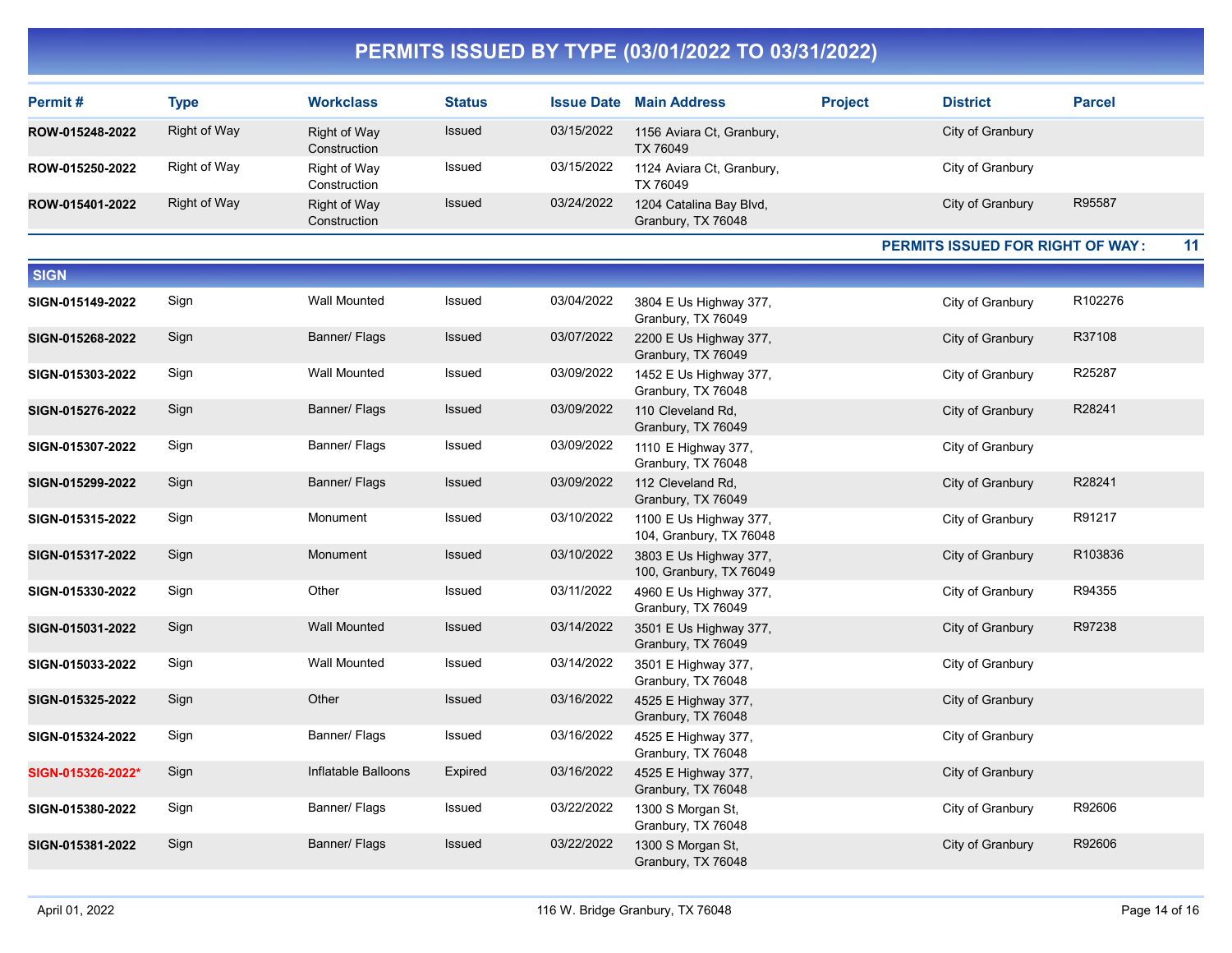| Permit#              | <b>Type</b>          | <b>Workclass</b>                                       | <b>Status</b> | <b>Issue Date</b> | <b>Main Address</b>                               | <b>Project</b> | <b>District</b>                 | <b>Parcel</b>       |
|----------------------|----------------------|--------------------------------------------------------|---------------|-------------------|---------------------------------------------------|----------------|---------------------------------|---------------------|
| SIGN-015406-2022     | Sign                 | Menu & Message<br>Board, Canopy,<br>Mural, Window, etc | Issued        | 03/25/2022        | 1426 E Highway 377,<br>Granbury, TX 76048         |                | City of Granbury                |                     |
| SIGN-015405-2022     | Sign                 | Menu & Message<br>Board, Canopy,<br>Mural, Window, etc | Issued        | 03/25/2022        | 1426 E Highway 377,<br>Granbury, TX 76048         |                | City of Granbury                |                     |
| SIGN-015365-2022     | Sign                 | <b>Wall Mounted</b>                                    | Issued        | 03/25/2022        | 4960 E Us Highway 377,<br>Granbury, TX 76049      |                | City of Granbury                | R94355              |
| SIGN-015404-2022     | Sign                 | <b>Wall Mounted</b>                                    | Issued        | 03/25/2022        | 3803 E Us Highway 377,<br>100, Granbury, TX 76049 |                | City of Granbury                | R103836             |
|                      |                      |                                                        |               |                   |                                                   |                | <b>PERMITS ISSUED FOR SIGN:</b> | 20                  |
| <b>SPECIAL EVENT</b> |                      |                                                        |               |                   |                                                   |                |                                 |                     |
| SPEC-015241-2022*    | <b>Special Event</b> | <b>Tent Permit</b>                                     | Expired       | 03/02/2022        | 529 N Houston St.<br>Granbury, TX 76048           |                | City of Granbury                |                     |
| SPEC-015243-2022*    | <b>Special Event</b> | Parade/ Event                                          | Expired       | 03/03/2022        | 529 N Houston, Granbury,<br>TX 76048              |                | City of Granbury                |                     |
| SPEC-015305-2022     | <b>Special Event</b> | Garage Sale                                            | Issued        | 03/09/2022        | 1200 Huntington Cove Ct,<br>Granbury, TX 76048    |                | City of Granbury                | R102530             |
| SPEC-015292-2022*    | <b>Special Event</b> | Parade/ Event                                          | Expired       | 03/09/2022        | 107 E Bridge St, Granbury,<br>TX 76048            |                | City of Granbury                | R36602              |
| SPEC-015304-2022     | <b>Special Event</b> | Garage Sale                                            | Issued        | 03/09/2022        | 1210 Waters Edge Dr,<br>Granbury, TX 76048        |                | City of Granbury                |                     |
| SPEC-015331-2022     | <b>Special Event</b> | Garage Sale                                            | Issued        | 03/11/2022        | 1609 Catalina Bay Ct,<br>Granbury, TX 76048       |                | City of Granbury                | R95528              |
| SPEC-015318-2022*    | <b>Special Event</b> | Parade/ Event                                          | Expired       | 03/14/2022        | 201 E Pearl St, Granbury,<br>TX 76048             |                | City of Granbury                |                     |
| SPEC-015350-2022*    | <b>Special Event</b> | Parade/ Event                                          | Expired       | 03/16/2022        | 623 E Pearl St, Granbury,<br>TX 76048             |                | City of Granbury                |                     |
| SPEC-015362-2022     | <b>Special Event</b> | Garage Sale                                            | Issued        | 03/18/2022        | 120 Donna Cir, Granbury,<br>TX 76049              |                | City of Granbury                | R <sub>101190</sub> |
| SPEC-015369-2022     | <b>Special Event</b> | Garage Sale                                            | Issued        | 03/21/2022        | 401 Abes Landing,<br>Granbury, TX 76048           |                | City of Granbury                |                     |
| SPEC-015402-2022     | <b>Special Event</b> | Garage Sale                                            | Issued        | 03/24/2022        | 1017 W Avalon Ct,<br>Granbury, TX 76048           |                | City of Granbury                | R91944              |
| SPEC-015437-2022     | <b>Special Event</b> | Garage Sale                                            | <b>Issued</b> | 03/30/2022        | 2211 W Pearl St, 1,<br>Granbury, TX 76048         |                | City of Granbury                | R32544              |
| SPEC-015444-2022     | <b>Special Event</b> | Garage Sale                                            | Issued        | 03/31/2022        | 2311 Bordeaux Dr,<br>Granbury, TX 76048           |                | City of Granbury                | R98973              |
| SPEC-015446-2022     | <b>Special Event</b> | Garage Sale                                            | Issued        | 03/31/2022        | 1515 Hayloft Ln, Granbury,<br>TX 76048            |                | City of Granbury                | R37698              |